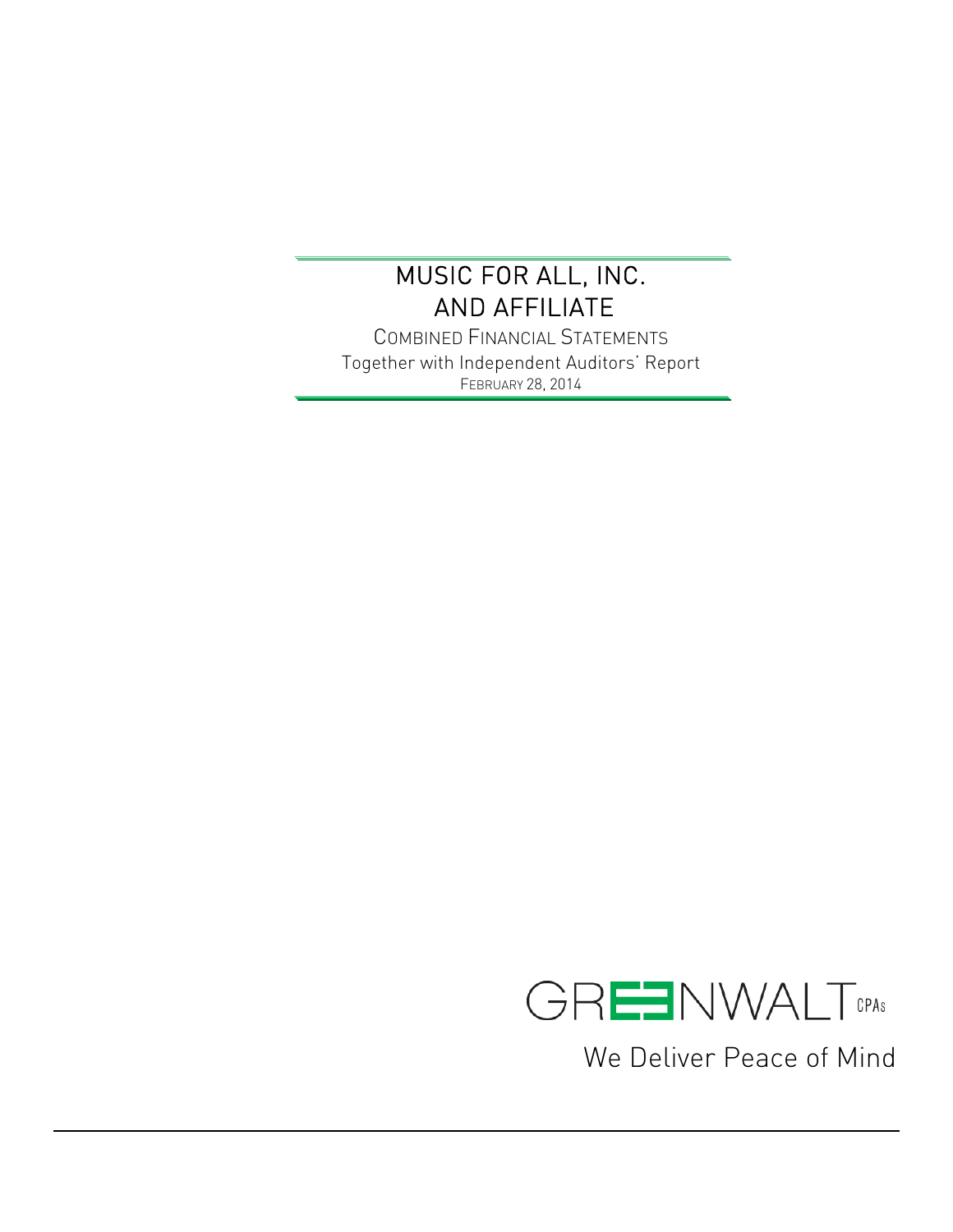



#### INDEPENDENT AUDITORS' REPORT

To the Boards of Directors of Music for All, Inc. and Affiliate:

We have audited the accompanying combined financial statements of Music for All, Inc. and Affiliate, which comprise the combined statement of financial position as of February 28, 2014 and the related combined statements of activities, functional expenses, and cash flows for the year then ended and the related notes to the financial statements.

#### Management's Responsibility for the Financial Statements

Management is responsible for the preparation and fair presentation of these combined financial statements in accordance with accounting principles generally accepted in the United States of America; this includes the design, implementation, and maintenance of internal control relevant to the preparation and fair presentation of financial statements that are free from material misstatement, whether due to error or fraud.

#### Auditors' Responsibility

Our responsibility is to express an opinion on these combined financial statements based on our audit. We conducted our audit in accordance with auditing standards generally accepted in the United States of America. Those standards require that we plan and perform the audits to obtain reasonable assurance about whether the financial statements are free of material misstatement.

An audit involves performing procedures to obtain audit evidence about the amounts and disclosures in the combined financial statements. The procedures selected depend on the auditors' judgment, including the assessment of the risks of material misstatement of the combined financial statements, whether due to fraud or error. In making those risk assessments, the auditor considers internal control relevant to the entity's preparation and fair presentation of the combined financial statements in order to design audit procedures that are appropriate in the circumstances, but not for the purpose of expressing an opinion on the effectiveness of the entity's internal control. Accordingly, we express no such opinion. An audit also includes evaluating the appropriateness of accounting policies used and the reasonableness of significant estimates made by management, as well as evaluating the overall presentation of the combined financial statements.

We believe that the audit evidence we have obtained is sufficient and appropriate to provide a basis for our audit opinion.

#### Opinion

In our opinion, the combined financial statements referred to above present fairly, in all material respects, the financial position of Music for All, Inc. and Affiliate as of February 28, 2014, and the changes in their net assets and cash flows for the year then ended, in conformity with accounting principles generally accepted in the United States of America.

#### Report on Summarized Comparative Information

We have previously audited Music for All, Inc. and Affiliate's 2013 combined financial statements, and we expressed an unmodified audit opinion on those audited financial statements in our report dated June 19, 2013. In our opinion, the summarized comparative information presented herein as of and for the year ended February 28, 2013 is consistent, in all material respects, with the audited financial statements from which it has been derived.

Scenwalt CPAs, Inc.

June 18, 2014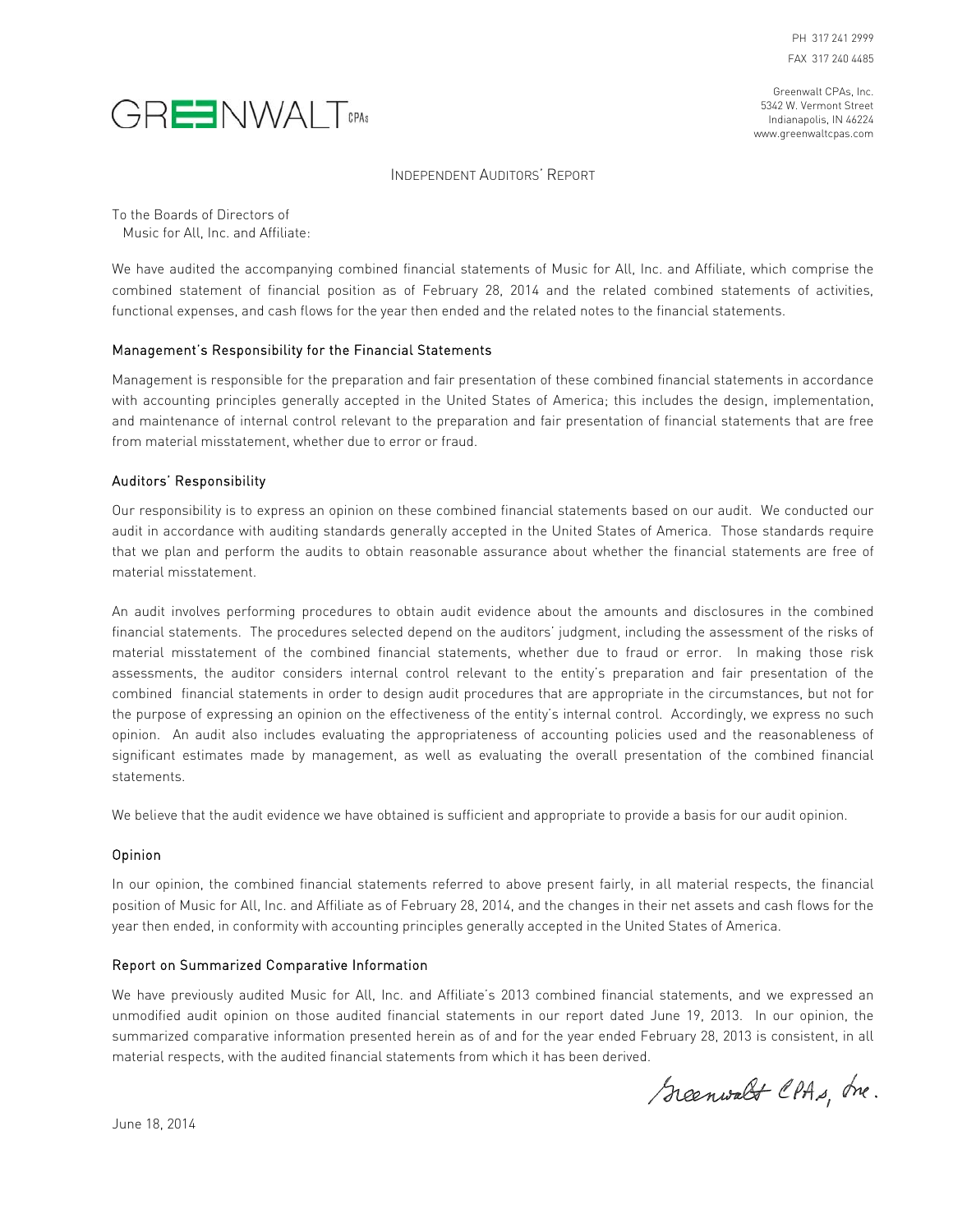COMBINED STATEMENTS OF FINANCIAL POSITION

FEBRUARY 28, 2014 AND FEBUARY 28, 2013

|                                                    |                 |               | <b>LIABILITIES AND</b>       |                          |                        |
|----------------------------------------------------|-----------------|---------------|------------------------------|--------------------------|------------------------|
| <b>ASSETS</b>                                      | 2014            | 2013          | <b>NET ASSETS</b>            | 2014                     | 2013                   |
| <b>CURRENT ASSETS</b>                              |                 |               | <b>CURRENT LIABILITIES</b>   |                          |                        |
| Cash                                               | 1,974,528<br>\$ | \$1,429,522   | Accounts payable             | $\mathfrak{L}$<br>19,356 | 52,838<br>$\mathbb{S}$ |
| Accounts receivable, net of allowance for doubtful |                 |               | Accrued expenses             | 133,671                  | 157,192                |
| accounts of \$75,400 and \$53,100 in 2014 and      |                 |               | Prepaid event income         | 2,124,967                | 1,903,071              |
| 2013, respectively                                 | 527.083         | 455,209       |                              |                          |                        |
| Inventory                                          | 17,984          | 13,384        | Total current liabilities    | 2,277,994                | 2,113,101              |
| Prepaid expenses                                   | 217,768         | 210,004       |                              |                          |                        |
|                                                    |                 |               | <b>LONG-TERM LIABILITIES</b> |                          |                        |
| Total current assets                               | 2,737,363       | 2,108,119     | Deferred trust liability     | 38,204                   | 39,509                 |
|                                                    |                 |               | Reserve for license fees     | 34,247                   | 34,669                 |
| <b>INVESTMENTS</b>                                 |                 |               |                              |                          |                        |
| Marketable securities                              | 267,291         | 148,465       | Total long-term liabilities  | 72,451                   | 74,178                 |
| PROPERTY AND EQUIPMENT                             |                 |               | Total liabilities            | 2,350,445                | 2,187,279              |
| Property and equipment                             | 1,450,140       | 1,424,644     |                              |                          |                        |
| Accumulated depreciation                           | (1,402,094)     | (1, 373, 714) | <b>COMMITMENTS</b>           |                          |                        |
|                                                    |                 |               | (Notes 10 and 11)            |                          |                        |
| Net property and equipment                         | 48,046          | 50,930        |                              |                          |                        |
|                                                    |                 |               | <b>NET ASSETS</b>            |                          |                        |
| <b>OTHER ASSETS</b>                                |                 |               | Unrestricted                 | 417,715                  | (79, 815)              |
| Trademark                                          | 20,000          | 20,000        | Temporarily restricted       | 160,161                  | 76,951                 |
|                                                    |                 |               | Permanently restricted       | 144,379                  | 143,099                |
|                                                    |                 |               | Total net assets             | 722,255                  | 140,235                |
|                                                    | \$3,072,700     | \$2,327,514   |                              | \$3,072,700              | \$2,327,514            |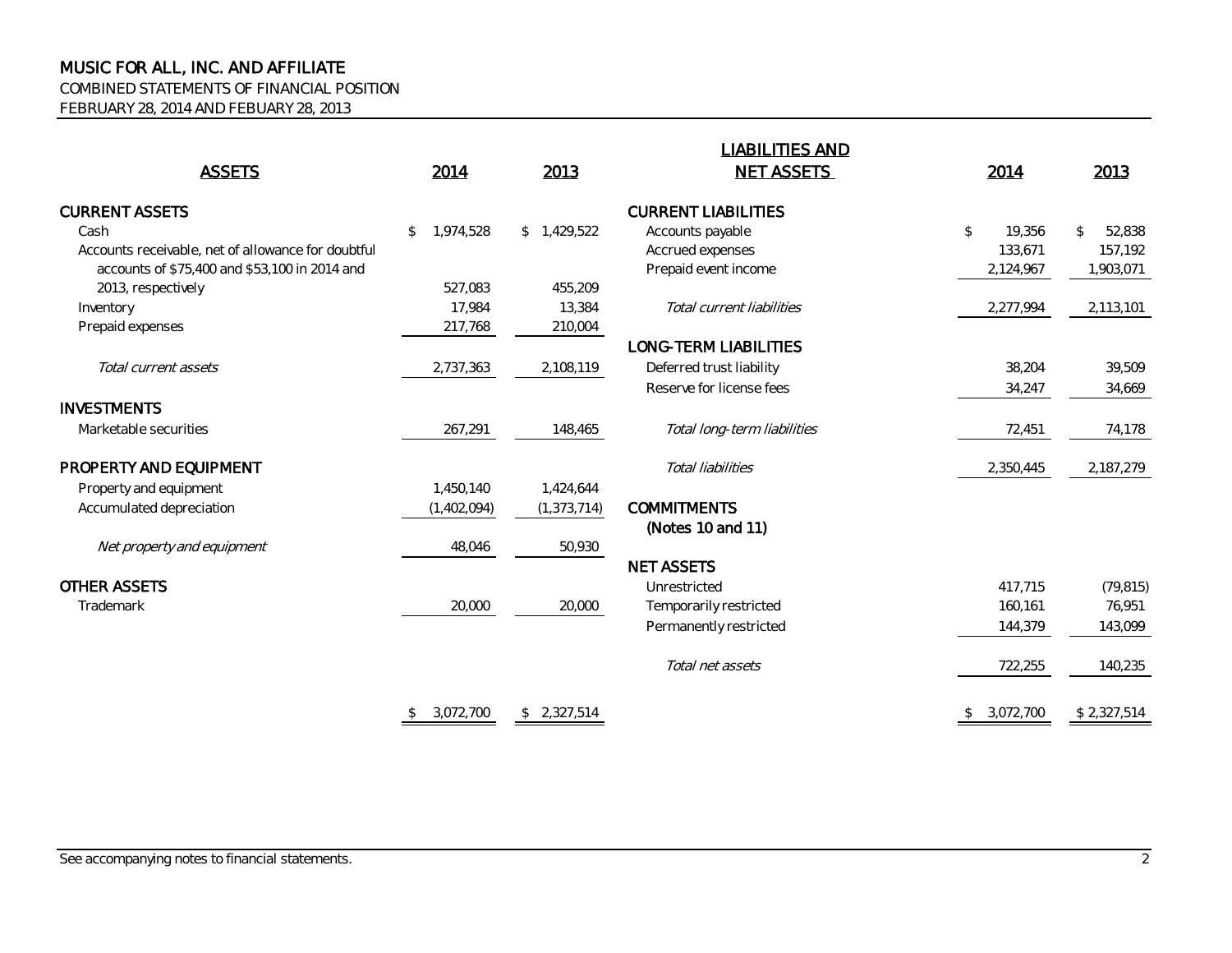## COMBINED STATEMENT OF ACTIVITIES

FOR THE YEAR ENDED FEBRUARY 28, 2014

WITH SUMMARIZED COMPARATIVE INFORMATION FOR THE YEAR ENDED FEBRUARY 28, 2013

|                                                               |                | <b>UNRESTRICTED</b> | <b>RESTRICTED</b> | TEMPORARILY PERMANENTLY<br><b>RESTRICTED</b> | 2014<br><b>TOTAL</b> | 2013<br><b>TOTAL</b> |
|---------------------------------------------------------------|----------------|---------------------|-------------------|----------------------------------------------|----------------------|----------------------|
| <b>REVENUE</b>                                                |                |                     |                   |                                              |                      |                      |
| Program fees                                                  | $\mathfrak{P}$ | 753,576             | \$                | \$                                           | \$<br>753,576        | \$1,511,420          |
| Housing and meal fees                                         |                | 1,064,314           |                   |                                              | 1,064,314            | 878,111              |
| <b>Ticket fees</b>                                            |                | 2,214,506           |                   |                                              | 2,214,506            | 1,905,752            |
| <b>Band fees</b>                                              |                | 472,725             |                   |                                              | 472,725              | 428,575              |
| Merchandise sales                                             |                | 44,047              |                   |                                              | 44,047               | 90,020               |
| Program book sales                                            |                | 125,916             |                   |                                              | 125,916              | 116,451              |
| Merchandise commissions and sales                             |                | 534,457             |                   |                                              | 534,457              | 499,150              |
| Sponsorships                                                  |                | 971,856             |                   |                                              | 971,856              | 802,195              |
| Contributions                                                 |                | 95,518              | 103,210           | 1,280                                        | 200,008              | 123,151              |
| In-kind contributions                                         |                | 90,523              |                   |                                              | 90,523               | 255,088              |
| Grants                                                        |                | 111,549             |                   |                                              | 111,549              | 81,100               |
| Interest                                                      |                | 124                 |                   |                                              | 124                  | 140                  |
| Realized and unrealized gain on investments                   |                | 21,135              |                   |                                              | 21,135               | 11,310               |
| Miscellaneous                                                 |                | 38,681              |                   |                                              | 38,681               | 33,785               |
| Net assets released from restrictions                         |                | 20,000              | (20,000)          |                                              |                      |                      |
| Total revenue                                                 |                | 6,558,927           | 83,210            | 1,280                                        | 6,643,417            | 6,736,248            |
| <b>EXPENSES</b>                                               |                |                     |                   |                                              |                      |                      |
| Program                                                       |                | 5,459,279           |                   |                                              | 5,459,279            | 5,930,265            |
| Fundraising                                                   |                | 212,097             |                   |                                              | 212,097              | 201,673              |
| General and administrative                                    |                | 390,021             |                   |                                              | 390,021              | 359,704              |
| Total expenses                                                |                | 6,061,397           |                   |                                              | 6,061,397            | 6,491,642            |
| <b>CHANGE IN NET ASSETS</b>                                   |                | 497,530             | 83,210            | 1,280                                        | 582,020              | 244,606              |
| NET ASSETS (ACCUMULATED DEFICIT),<br><b>BEGINNING OF YEAR</b> |                | (79, 815)           | 76,951            | 143,099                                      | 140,235              | (104, 371)           |
| NET ASSETS, END OF YEAR                                       | \$             | 417,715             | \$<br>160,161     | \$<br>144,379                                | \$<br>722,255        | \$<br>140,235        |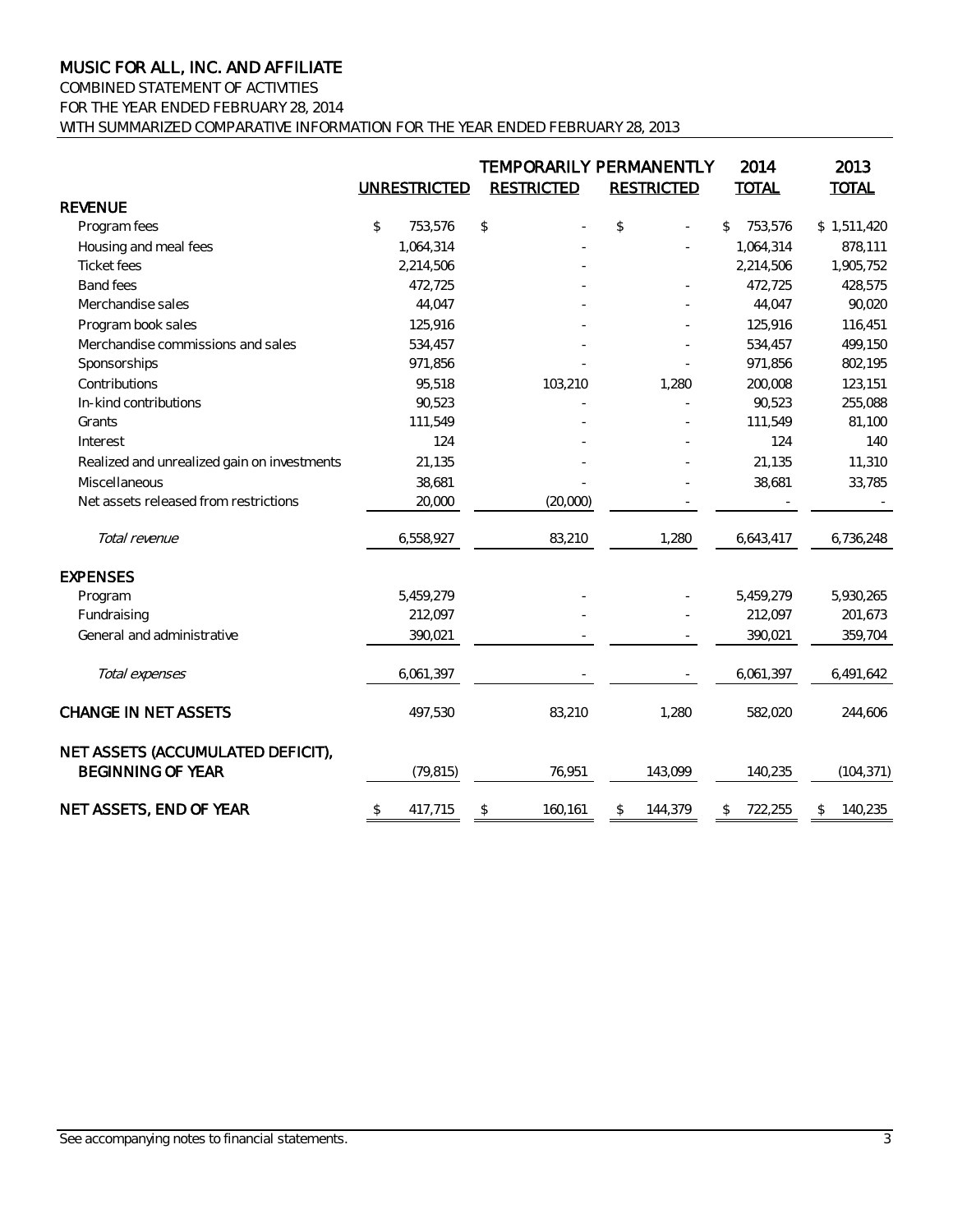COMBINED STATEMENT OF FUNCTIONAL EXPENSES FOR THE YEAR ENDED FEBRUARY 28, 2014

WITH SUMMARIZED COMPARATIVE INFORMATION FOR THE YEAR ENDED FEBRUARY 28, 2013

|                                    |                 |                 | <b>GENERAL AND</b>                |                        |                         |
|------------------------------------|-----------------|-----------------|-----------------------------------|------------------------|-------------------------|
|                                    | PROGRAM         |                 | <b>FUNDRAISING ADMINISTRATIVE</b> | 2014                   | 2013                    |
|                                    | <b>EXPENSES</b> | <b>EXPENSES</b> | <b>EXPENSES</b>                   | <b>TOTAL</b>           | <b>TOTAL</b>            |
| <b>PROGRAMS</b>                    |                 |                 |                                   |                        |                         |
| Awards and trophies                | \$<br>78,308    | $\mathsf{\$}$   | $\mathbb{S}$                      | $\mathbb{S}$<br>78,308 | $\mathsf{\$}$<br>83.838 |
| Scholarships and grants            | 6,299           |                 |                                   | 6,299                  | 8,600                   |
| Clinicians' and judges' fees       | 643,370         |                 |                                   | 643,370                | 640,461                 |
| Copyright fees                     | 98,773          |                 |                                   | 98,773                 | 95,564                  |
| Cost of merchandise sold           | 199,704         |                 |                                   | 199.704                | 203,954                 |
| Equipment rental                   | 111,121         |                 |                                   | 111,121                | 95,973                  |
| Program promotion                  | 120,936         | 11,013          | 22,825                            | 154,774                | 113,229                 |
| Facility rental                    | 696,599         |                 |                                   | 696,599                | 660,045                 |
| Participants' housing and meals    | 1,043,181       |                 |                                   | 1,043,181              | 856,318                 |
| Outside services                   | 799,536         | 5,938           | 9,150                             | 814,624                | 1,502,101               |
| Other program expenses             | 321,749         |                 | 6,183                             | 327,932                | 299,854                 |
| Total programs and activities      | 4,119,576       | 16,951          | 38,158                            | 4,174,685              | 4,559,937               |
| PERSONNEL RELATED                  |                 |                 |                                   |                        |                         |
| Salaries and contract employees    | 800,980         | 146,373         | 197,726                           | 1,145,079              | 1,053,991               |
| Salaries - payroll taxes           | 54,769          | 9,097           | 13,692                            | 77,558                 | 71,481                  |
| 403(b) contribution                | 14,624          | 1,216           | 3,656                             | 19,496                 | 19,119                  |
| Staff travel, housing and meals    | 4,441           | 1,239           |                                   | 5,680                  | 3,862                   |
| Group insurance                    | 69,172          | 6,328           | 17,293                            | 92,793                 | 83,419                  |
| Other personnel related expenses   | 4,877           | 447             | 1,219                             | 6,543                  | 7,852                   |
| Total personnel related            | 948,863         | 164,700         | 233,586                           | 1,347,149              | 1,239,724               |
| <b>BUILDING AND FACILITY</b>       |                 |                 |                                   |                        |                         |
| Depreciation and amortization      | 22,033          | 839             | 5,508                             | 28,380                 | 91,814                  |
| Rental - office building           | 97,448          | 3,987           | 24,244                            | 125,679                | 241,020                 |
| Repairs and maintenance            | 17,652          | 575             | 3,297                             | 21,524                 | 17,797                  |
| Telephone and utilities            | 33,240          | 1,234           | 8,196                             | 42,670                 | 37,553                  |
| Total building and facility        | 170,373         | 6,635           | 41,245                            | 218,253                | 388,184                 |
| OFFICE AND ADMINISTRATIVE          |                 |                 |                                   |                        |                         |
| Board of director's expense        | 12,044          | 570             | 3,011                             | 15,625                 | 8,893                   |
| Computer services and supplies     | 37,902          | 4,655           | 16,740                            | 59,297                 | 65,457                  |
| <b>Business insurance</b>          | 50,858          | 1,915           | 12,715                            | 65,488                 | 67,409                  |
| Interest                           | 3,002           |                 | 750                               | 3,752                  | 3,388                   |
| Franchise, sales, and income taxes | 10,750          |                 |                                   | 10,750                 | 10,936                  |
| Other office and administrative    | 105,911         | 16,671          | 43,816                            | 166,398                | 147,714                 |
| Total office and administrative    | 220,467         | 23,811          | 77,032                            | 321,310                | 303,797                 |
|                                    | \$<br>5,459,279 | \$<br>212,097   | \$<br>390,021                     | \$<br>6,061,397        | \$<br>6,491,642         |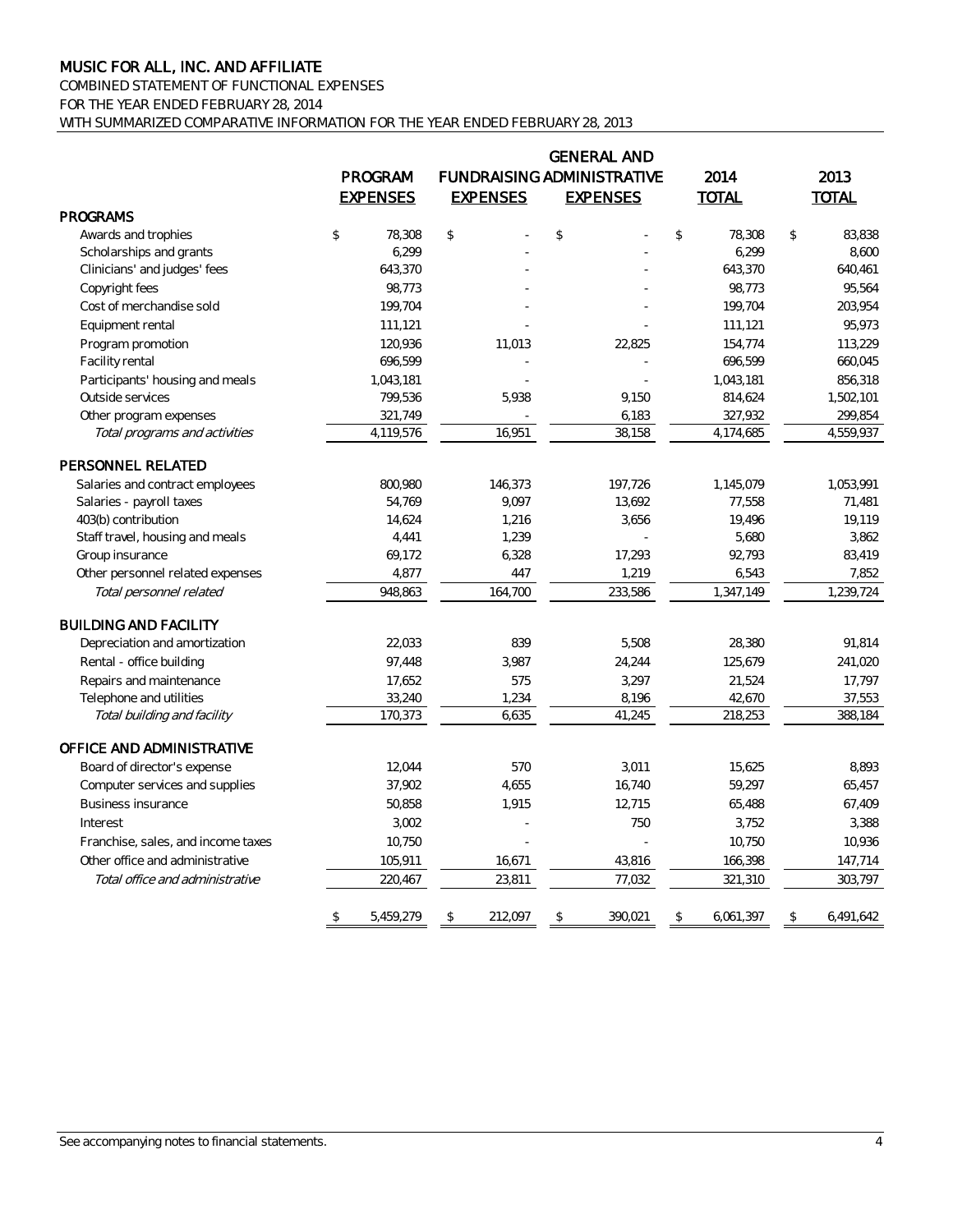## COMBINED STATEMENTS OF CASH FLOWS FOR THE YEARS ENDED FEBRUARY 28, 2014 AND FEBRUARY 29, 2013 Page 1 of 2

## INCREASE IN CASH

|                                                        | 2014            | 2013                      |
|--------------------------------------------------------|-----------------|---------------------------|
| CASH FLOWS FROM OPERATING ACTIVITIES                   |                 |                           |
| Cash received from program activities and contributors | 6,601,588<br>\$ | 6,799,849<br>$\mathbb{S}$ |
| Cash paid to suppliers and employees                   | (5,929,766)     | (6,044,686)               |
| Interest expense                                       | (3, 752)        | (3,388)                   |
| Interest income                                        | 124             | 140                       |
| Net cash provided by operating activities              | 668,194         | 751,915                   |
| CASH FLOWS FROM INVESTING ACTIVITIES                   |                 |                           |
| Capital expenditures                                   | (25, 497)       | (8, 762)                  |
| Proceeds from sale of investments                      |                 | 2,058                     |
| Purchases of investments                               | (97, 691)       |                           |
| Net cash used in investing activities                  | (123, 188)      | (6, 704)                  |
| <b>INCREASE IN CASH</b>                                | 545,006         | 745,211                   |
| CASH, BEGINNING OF YEAR                                | 1,429,522       | 684,311                   |
| CASH, END OF YEAR                                      | 1,974,528       | 1,429,522<br>\$           |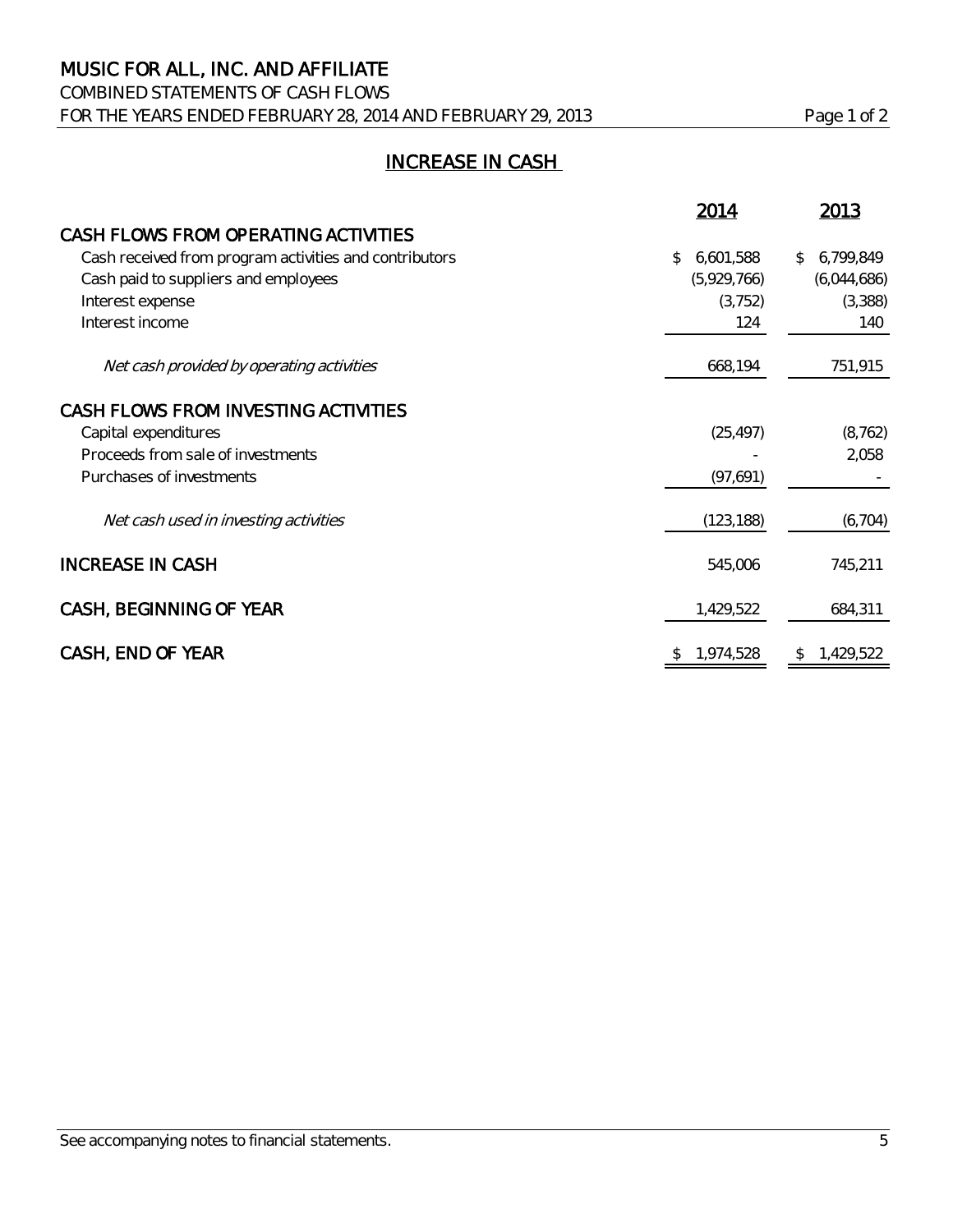COMBINED STATEMENTS OF CASH FLOWS FOR THE YEARS ENDED FEBRUARY 28, 2014 AND FEBRUARY 28, 2013 Page 2 of 2

## RECONCILIATION OF CHANGE IN NET ASSETS TO NET CASH PROVIDED BY OPERATING ACTIVITIES

|                                                  |    | 2014      |    | 2013      |  |
|--------------------------------------------------|----|-----------|----|-----------|--|
| <b>CHANGE IN NET ASSETS</b>                      | \$ | 582,020   | \$ | 244,606   |  |
| ADJUSTMENTS TO RECONCILE CHANGE IN NET ASSETS TO |    |           |    |           |  |
| NET CASH PROVIDED BY OPERATING ACTIVITIES        |    |           |    |           |  |
| Depreciation and amortization                    |    | 28,381    |    | 91,814    |  |
| Realized and unrealized gain on investments      |    | (21, 135) |    | (11, 310) |  |
| (Increase) decrease in operating assets:         |    |           |    |           |  |
| Accounts receivable                              |    | (71, 874) |    | 333,710   |  |
| Inventory                                        |    | (4,600)   |    | (3, 731)  |  |
| Prepaid expenses                                 |    | (7, 764)  |    | (60, 339) |  |
| Increase (decrease) in operating liabilities:    |    |           |    |           |  |
| Accounts payable                                 |    | (33, 482) |    | 29,195    |  |
| Accrued expenses                                 |    | (23, 521) |    | 78,828    |  |
| Prepaid event income                             |    | 221,896   |    | 54,739    |  |
| Deferred trust liability                         |    | (1, 305)  |    | (1, 101)  |  |
| Reserve for license fees                         |    | (422)     |    | (4, 496)  |  |
| Total adjustments                                |    | 86,174    |    | 507,309   |  |
| NET CASH PROVIDED BY OPERATING ACTIVITIES        | S  | 668,194   | \$ | 751,915   |  |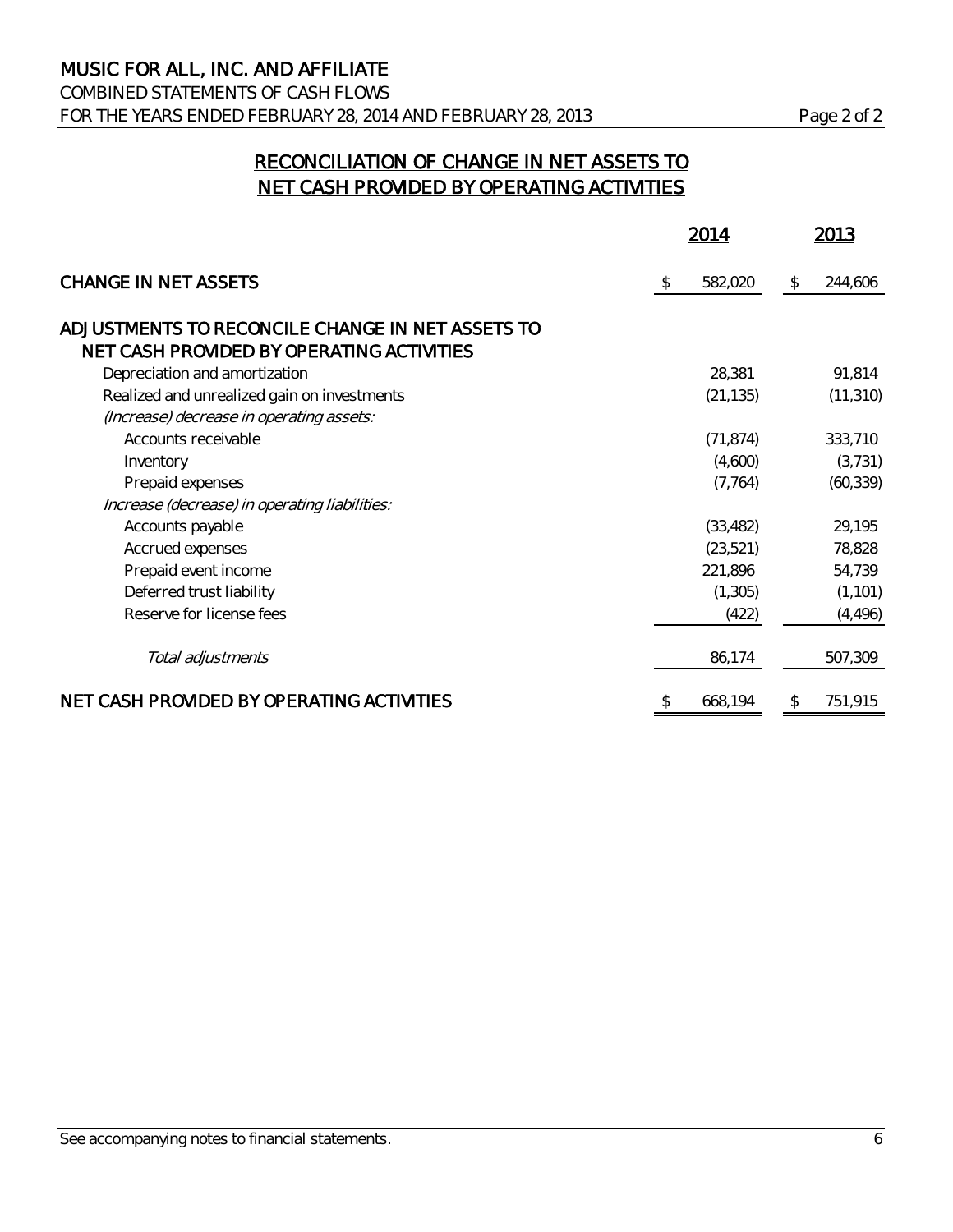#### GENERAL

Music for All, Inc. (Music for All) is an Illinois not-for-profit corporation located in Indiana whose mission is to create, provide and expand positively life-changing experiences through music for all. Music for All is one of the largest and most influential national music education organizations in support of active music-making, combining programming at a national level with active and ongoing advocacy for the music education and the arts. The majority of its revenues come from program registrations and sponsorships.

The combined financial statements include the activities of Music for All Foundation (Foundation), an organization affiliated through common control, which awards grants and scholarships to further music education.

#### PRINCIPLES OF COMBINATION

The accompanying financial statements include the accounts of Music for All and the Foundation (the Organizations). All significant transactions and balances between the Organizations have been eliminated.

#### BASIC ACCOUNTING POLICY

The accompanying financial statements have been prepared on the accrual basis of accounting. The preparation of financial statements in conformity with accounting principles generally accepted in the United States of America (GAAP) requires management to make estimates and assumptions that affect the reported amounts of assets and liabilities and disclosure of contingent assets and liabilities at the date of the financial statements and reported amounts of revenues and expenses during the reporting period. Actual results could differ from those estimates.

#### SUMMARIZED COMPARATIVE INFORMATION

The financial statements include certain prior year summarized comparative information in total, but not by net asset class and functional expense class. Such information does not include sufficient detail to constitute a presentation in conformity with GAAP. Accordingly, such information should be read in conjunction with the Organizations' financial statements for the year ended February 28, 2013, from which the summarized information was derived.

#### CASH

For purposes of the statement of cash flows, the Organizations consider all highly liquid temporary cash investments purchased with a maturity of three months or less to be cash equivalents. The Organizations had no cash equivalents at February 28, 2014 and 2013. The Organizations maintain cash balances at commercial banks and have maintained cash balances in excess of Federal Deposit Insurance Corporation (FDIC) limits at February 28, 2014, and from time to time during the year.

#### RECEIVABLES AND CREDIT POLICIES

Accounts receivable are stated at the amount billed. Account balances with invoices over 90 days past the due date are considered delinquent. In addition to management attempting collection on all accounts over 90 days, those accounts are placed on hold status until payment arrangements are made.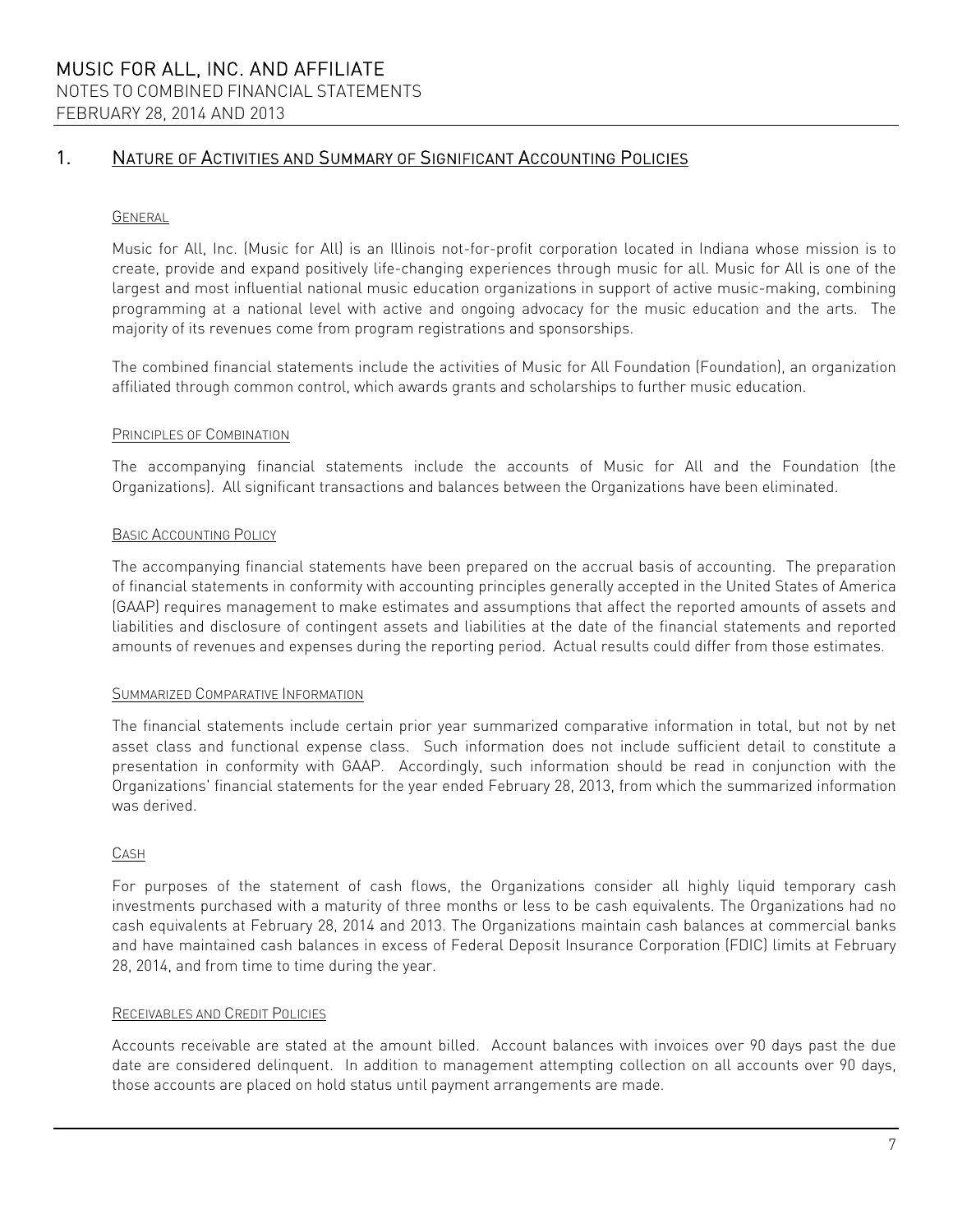Payments of accounts receivable are allocated to the specific invoices identified on the remittance advice or, if unspecified, the participant is contacted to determine to which outstanding invoices to apply payment.

Management individually reviews all accounts receivable balances that exceed 90 days past due. Accounts are called on to notify past due amounts and establish payment plans. Receivable balances are not written off as bad debts until approved by the Board of Directors.

#### INVENTORY

Inventory, consisting of audio and video recordings, has been valued at the lower of cost determined on a first-in, first-out (FIFO) basis or market.

#### PROPERTY AND EQUIPMENT

Property and equipment are recorded at cost and depreciation is computed using straight-line method over the estimated useful lives of the assets (5-10 years for furniture and equipment). Leasehold improvements are amortized over the term of the lease.

#### OTHER ASSETS

A trademark was acquired during the 2007 merger and was recorded at the previous entity's cost. The trademark is reviewed for impairment on an annual basis.

#### REVENUE RECOGNITION

Event fees and related revenue are recognized in the period in which the event occurs. Amounts collected in advance are recorded as prepaid event income. Sales and commissions are recognized when earned.

Donors' unconditional promises to give cash and other assets are required to be recognized as contribution revenue in the period the promises are made. Promises which are conditional or which are not supported by appropriate documentation are not recognized as contribution revenue until conditions have been satisfied or amounts have been received. Donations of material and supplies, including the use of a facility, are recorded as revenue (in-kind contributions) and applicable expense at their estimated fair value at the date of the donation.

#### RESERVE FOR LICENSE FEES

The financial statements include a reserve liability for management's estimate of royalties and license fees due (or potentially due) on distribution for the past three years on audio/video media of Music for All events. Provisions to the reserve are based on total audio/video media distributed during the year.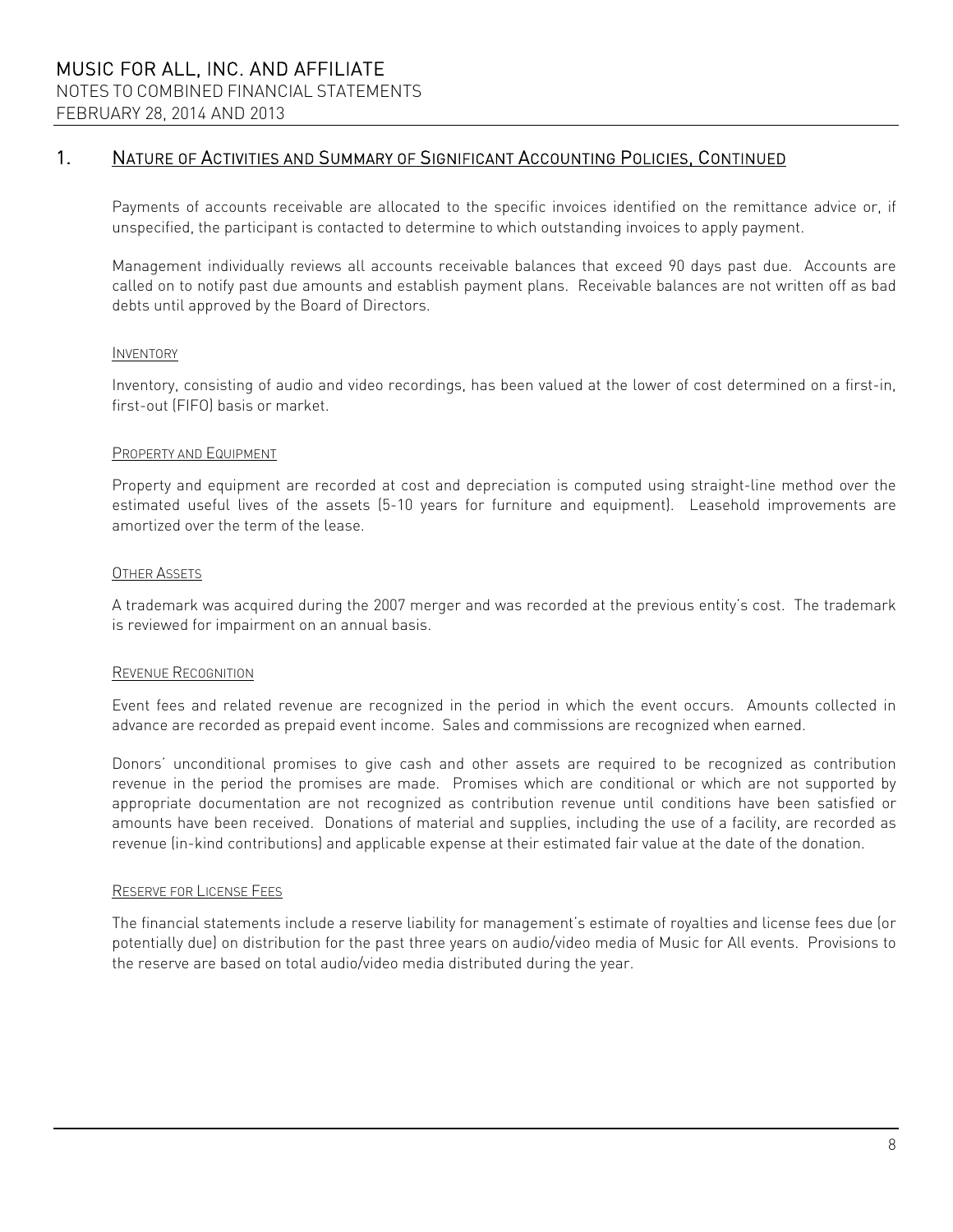#### NET ASSET CLASSIFICATIONS

As required by Accounting Standards for the Presentation of Financial Statements of Not-For-Profit Organizations, the Organizations are required to report information regarding the changes in and total of each of the net asset classes, based upon donor restrictions, as applicable. Net assets are to be classified as unrestricted, temporarily restricted and permanently restricted.

The following classes of net assets are maintained:

#### UNRESTRICTED NET ASSETS

The unrestricted net asset class includes general and board designated assets and liabilities of the Organizations. The unrestricted net assets of the Organizations may be used at the discretion of management to support the Organizations' purposes and operations. The Board of Directors has designated a portion of the unrestricted assets to be used in the event of an emergency in the amount of \$94,199 at February 28, 2014.

#### TEMPORARILY RESTRICTED NET ASSETS

The temporarily restricted net asset class includes assets of Music for All and the Foundation related to gifts with explicit donor-imposed restrictions that have not been met as to a specified purpose or to later periods of time or after specified dates. Donor restricted promises to give that are due in future periods and are not permanently restricted are classified as temporarily restricted net assets. Temporarily restricted net assets are comprised of the following at February 28, 2014 and 2013:

|                                                                   | 2014          |               | 2013   |
|-------------------------------------------------------------------|---------------|---------------|--------|
| National Association of Uniform Manufacturers<br>and Distributors | \$<br>1,000   | $\frac{1}{2}$ | 1,000  |
| Mark Jolesch Scholarship                                          | 373           |               | 373    |
| McLeroy Scholarship Fund                                          | 1,182         |               | 1,082  |
| Yamaha Scholarship Fund                                           | 500           |               |        |
| The Paynter Project                                               | 2,908         |               | 2,908  |
| Mark Williams Fund                                                | 101,588       |               | 1,588  |
| Alfred Watkins Commission Fund                                    | 2,610         |               |        |
| Guitar Center, Inc. - teacher education fund                      | 50,000        |               | 50,000 |
| National Endowment for the Arts - summer<br>symposium             |               |               | 20,000 |
|                                                                   | \$<br>160,161 | \$            | 76,951 |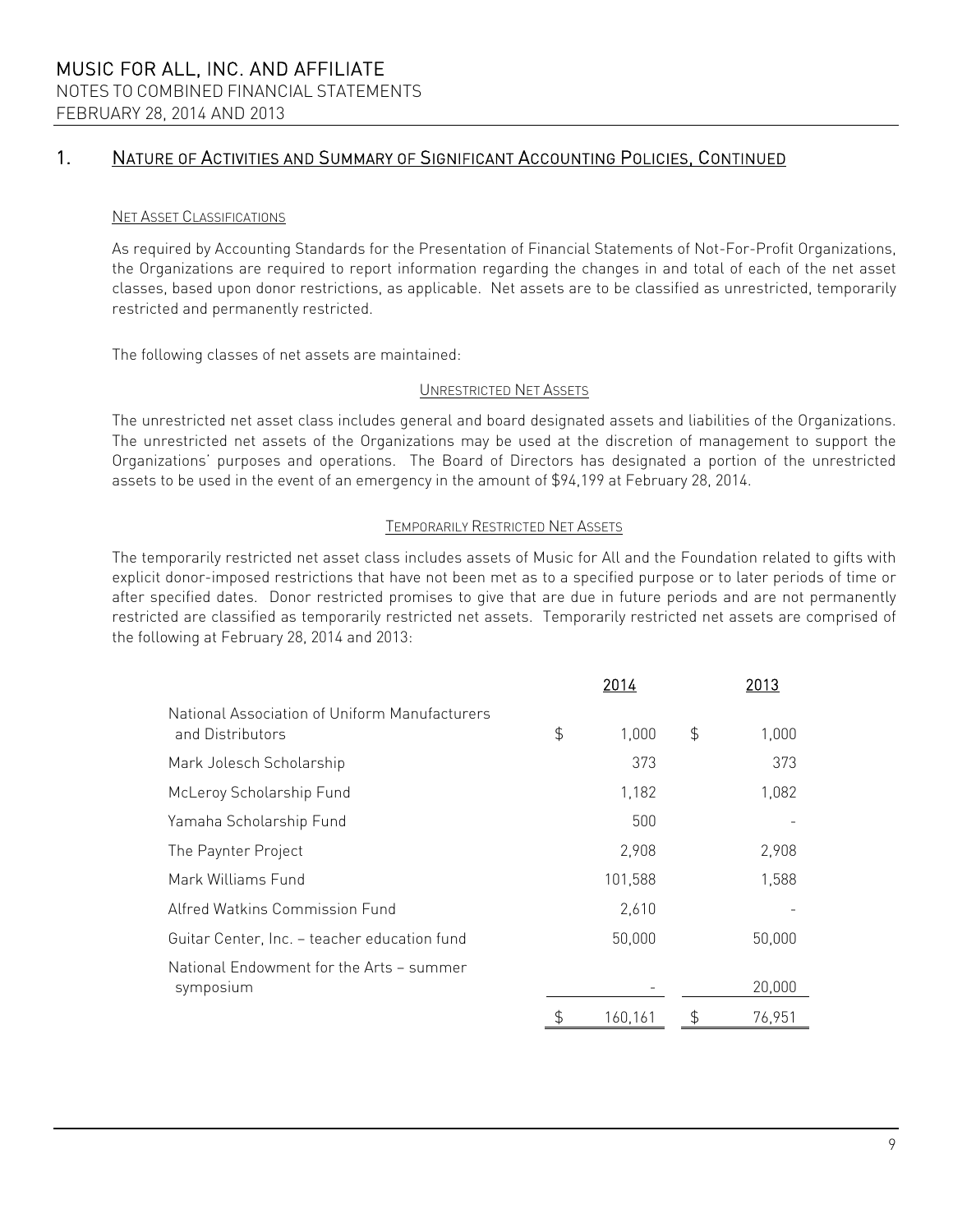#### Permanently Restricted Net Assets

The permanently restricted net asset class includes assets of the Foundation for which the donor has stipulated that the contribution be maintained in perpetuity. Donor imposed restrictions limiting the use of the assets or its economic benefit neither expire with the passage of time nor can be removed by satisfying a specific purpose. Permanently restricted net assets are comprised of the following at February 28, 2014 and 2013:

|                                 | 2014          |    | 2013    |
|---------------------------------|---------------|----|---------|
| Honor Band Chair Endowment      | \$<br>50,750  | \$ | 50,750  |
| L.J. Hancock Memorial Endowment | 34.594        |    | 33,914  |
| Sandy Feldstein Legacy Fund     | 36,032        |    | 35,932  |
| Fred J. Miller Scholarship Fund | 21,000        |    | 21,000  |
| <b>Foundation Endowment</b>     | 2,003         |    | 1,503   |
|                                 | \$<br>144,379 | P  | 143,099 |

#### **CONTRIBUTIONS**

Contributions are recognized when the donor makes an unconditional promise to give to the Organizations and are recorded at their fair values as revenues and assets in the year a contributions acknowledgement is received. Contributions that are restricted by the donor are reported as increases in unrestricted net assets if the restrictions expire in the year in which the contributions are recognized. All other donor-restricted contributions are reported as increases in temporarily restricted net assets. When a restriction expires, temporarily restricted net assets are reclassified to unrestricted net assets.

#### IN-KIND CONTRIBUTIONS

The Organizations receive contributed services, goods, and use of facilities. The fair market value of these services, goods and facilities of \$90,523 and \$255,088 for the years ended February 28, 2014 and 2013, respectively, has been reflected in the accompanying financial statements. This includes rent of \$80,340 and \$241,020 for the years ended February 28, 2014 and 2013, respectively. Accordingly, these transactions have been treated as noncash transactions and are properly excluded from the statement of cash flows.

#### EXPENSE ALLOCATION

Expenses have been classified as program services (event expenses), fundraising, and general and administrative expenses based on the actual direct expenditures and cost allocation based on estimates of time and usage by the Organizations' personnel and programs.

#### ADVERTISING COSTS

The Organizations incurred \$52,721 and \$30,113 in advertising expense for the years ended February 28, 2014 and 2013, respectively. These costs were expensed as incurred.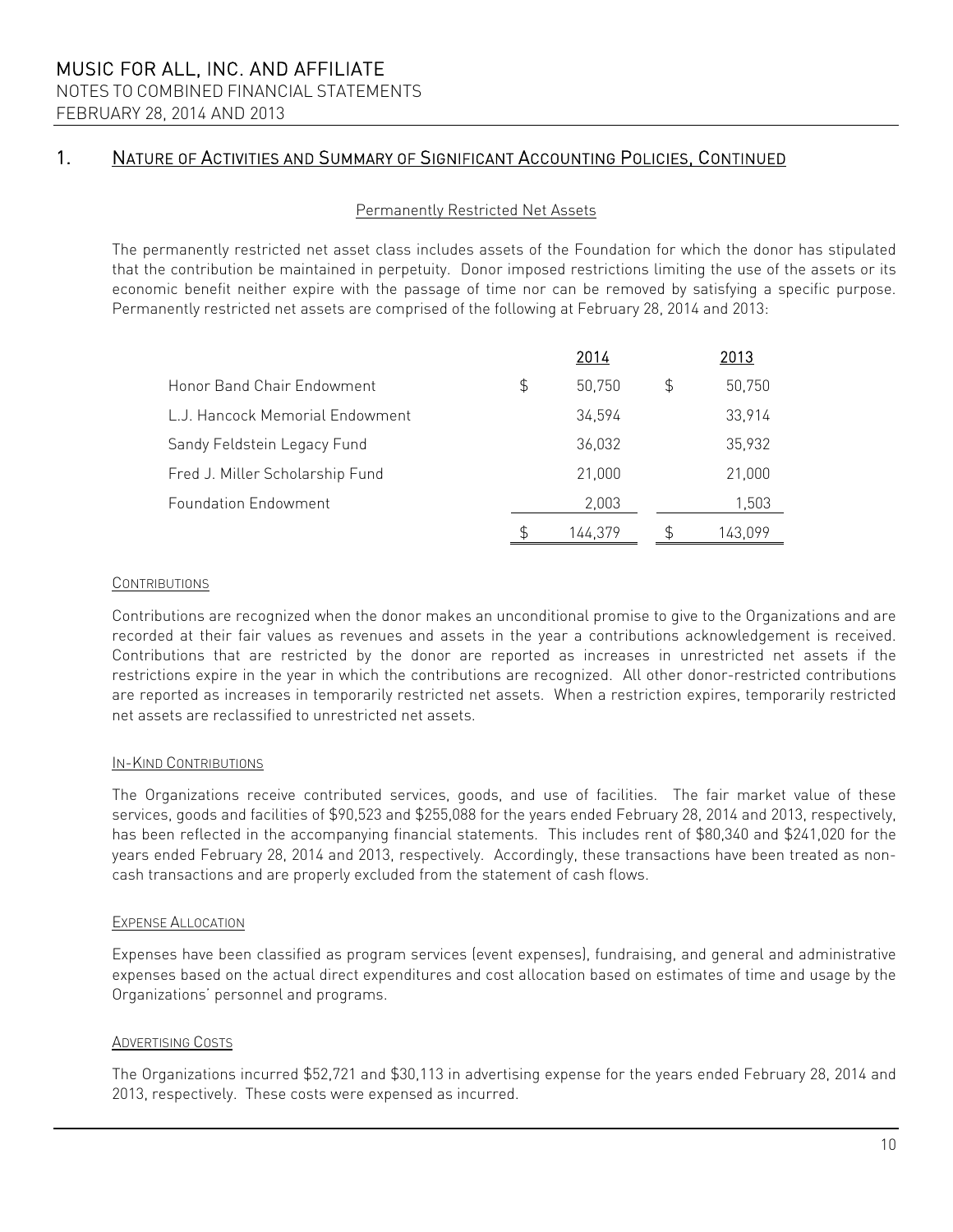#### FAIR VALUE MEASUREMENTS

Accounting Standards for Fair Value Measurement define fair value as the exchange price that would be received for an asset or paid to transfer a liability (exit price) in the principal or most advantageous market for the asset or liability in an orderly transaction between market participants at the measurement date. Those standards also establish a three-level fair value hierarchy that prioritizes the inputs to valuation techniques used to measure fair value, giving highest priority to unadjusted quoted prices in active markets for identical assets or liabilities (level 1 measurements) and lowest priority to unobservable inputs (level 3 measurements).

Level 1 inputs are quoted prices (unadjusted) in active markets for identical assets or liabilities that the reporting entity has the ability to access at the measurement date. Level 2 inputs are inputs other than quoted prices included within Level 1 that are observable for the asset or liability, either directly or indirectly. Level 3 inputs are unobservable inputs for the asset or liability.

Assets measured on a recurring basis at February 28, 2014 and 2013 are as follows:

| 2014             | Fair Value    |         | Quoted<br>Prices in<br>Active<br>Markets for<br>Identical<br>Assets<br>[Level 1] |         | Significant<br>Other<br>Observable<br>Inputs<br>[Level 2] |  |               | Significant<br>Unobservable<br>Inputs<br>(Level 3) |
|------------------|---------------|---------|----------------------------------------------------------------------------------|---------|-----------------------------------------------------------|--|---------------|----------------------------------------------------|
| Mutual funds     |               |         |                                                                                  |         |                                                           |  |               |                                                    |
| Growth           | $\frac{1}{2}$ | 61,876  | $\frac{4}{5}$                                                                    | 61,876  | $\updownarrow$                                            |  | $\frac{4}{5}$ |                                                    |
| Value            |               | 78,419  |                                                                                  | 78,419  |                                                           |  |               |                                                    |
| Blended          |               | 5,299   |                                                                                  | 5,299   |                                                           |  |               |                                                    |
| Diversified      |               |         |                                                                                  |         |                                                           |  |               |                                                    |
| emerging markets |               | 7,793   |                                                                                  | 7,793   |                                                           |  |               |                                                    |
| Fixed income     |               |         |                                                                                  |         |                                                           |  |               |                                                    |
| Bond             |               | 113,904 |                                                                                  | 113,904 |                                                           |  |               |                                                    |
|                  |               | 267,291 | \$                                                                               | 267,291 |                                                           |  |               |                                                    |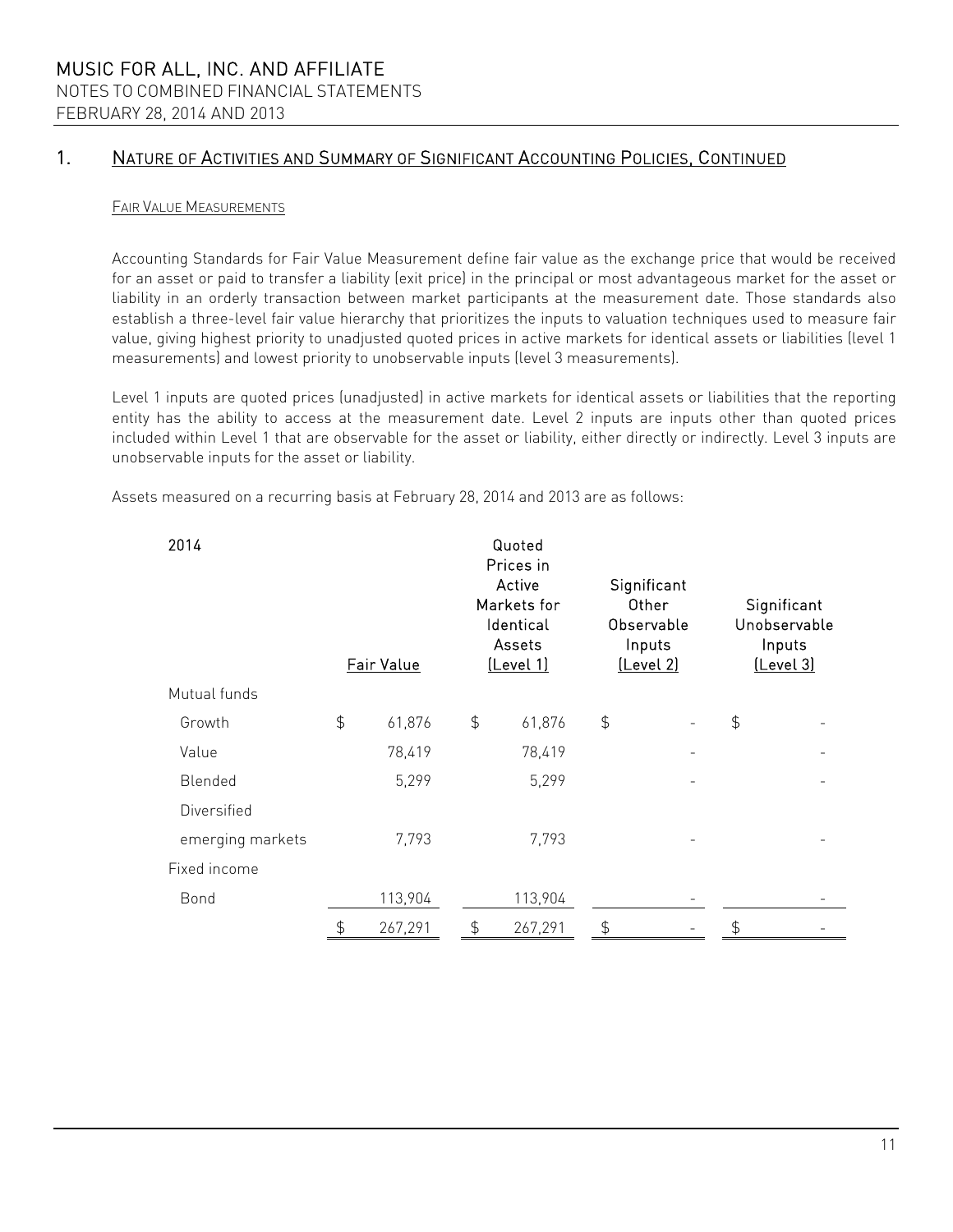MUSIC FOR ALL, INC. AND AFFILIATE NOTES TO COMBINED FINANCIAL STATEMENTS

FEBRUARY 28, 2014 AND 2013

## 1. NATURE OF ACTIVITIES AND SUMMARY OF SIGNIFICANT ACCOUNTING POLICIES, CONTINUED

| 2013             | Fair Value    |         |               | Quoted<br>Prices in<br>Active<br>Markets for<br>Identical<br>Assets<br><u>(Level 1)</u> | Significant<br>Other<br>Observable<br>Inputs<br>[Level 2] |  |               | Significant<br>Unobservable<br>Inputs<br>[Level 3] |
|------------------|---------------|---------|---------------|-----------------------------------------------------------------------------------------|-----------------------------------------------------------|--|---------------|----------------------------------------------------|
| Mutual funds     |               |         |               |                                                                                         |                                                           |  |               |                                                    |
| Growth           | $\frac{4}{5}$ | 47,068  | $\frac{4}{5}$ | 47,068                                                                                  | $\frac{4}{5}$                                             |  | $\frac{4}{5}$ |                                                    |
| Value            |               | 32,176  |               | 32,176                                                                                  |                                                           |  |               |                                                    |
| Blended          |               | 18,754  |               | 18,754                                                                                  |                                                           |  |               |                                                    |
| Diversified      |               |         |               |                                                                                         |                                                           |  |               |                                                    |
| emerging markets |               | 3,150   |               | 3,150                                                                                   |                                                           |  |               |                                                    |
| Fixed income     |               |         |               |                                                                                         |                                                           |  |               |                                                    |
| Bond             |               | 47,317  |               | 47,317                                                                                  |                                                           |  |               |                                                    |
|                  | $\frac{4}{5}$ | 148,465 | \$            | 148,465                                                                                 | \$                                                        |  | $\frac{4}{5}$ |                                                    |

Following is a description of the valuation methodologies used for assets measured at fair market value:

 Mutual funds and fixed income - Valued at the net asset value of shares held by the Organizations at yearend as quoted in the active market.

The valuation methodologies have not changed at February 28, 2014.

### SUBSEQUENT EVENTS

Subsequent events have been evaluated by management through June 18, 2014, which is the date the financial statements were available to be issued.

## 2. ENDOWMENT FUNDS

The Organizations' endowment consists of donor permanently restricted contributions that were made to provide a source of income for scholarships. As required by Generally Accepted Accounting Principles (GAAP), net assets associated with endowment funds are classified and reported based on the existence or absence of donor-imposed restrictions.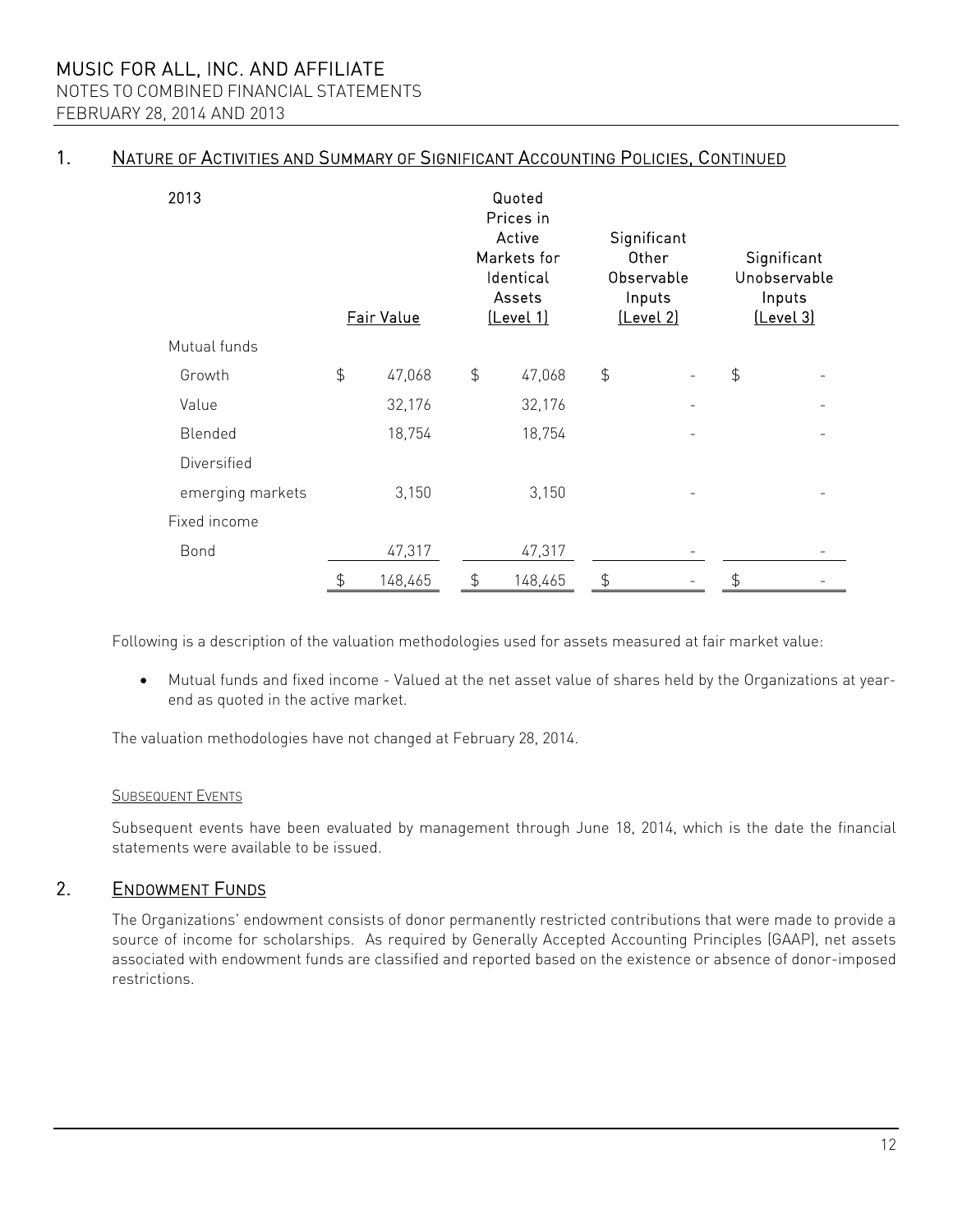## MUSIC FOR ALL, INC. AND AFFILIATE NOTES TO COMBINED FINANCIAL STATEMENTS

FEBRUARY 28, 2014 AND 2013

## 2. ENDOWMENT FUNDS, CONTINUED

#### INTERPRETATION OF RELEVANT LAW

The Board of Directors of the Organizations have interpreted the State Prudent Management of Institutional Funds Act (SPMIFA) as requiring the preservation of the purchasing power of the original gift as of the gift date of the donor-restricted endowment funds absent explicit donor stipulations to the contrary. As a result of this interpretation, the Organizations classify as permanently restricted net assets the original value of gifts donated to the permanent endowment. In accordance with SPMIFA, the Organizations consider the following factors in making a determination to appropriate or accumulate donor-restricted endowment funds:

- (1) The duration and preservation of the fund
- (2) The purposes of the Organizations and the donor-restricted endowment fund
- (3) General economic conditions
- (4) The possible effect of inflation and deflation
- (5) The expected total return from income and the appreciation of investments
- (6) Other resources of the Organizations
- (7) The investment policies of the Organizations

Changes in Endowment Net Assets for the years ended February 28, 2014 and 2013:

|                                         | 2014    | 2013    |
|-----------------------------------------|---------|---------|
| Endowment net assets, beginning of year | 143,099 | 141,788 |
| Donations                               | 1.280   | 1.311   |
| Endowment net assets, end of year       | 144,379 | 143,099 |

#### RETURN OBJECTIVES AND RISK PARAMETERS

The Organizations have adopted investment policies for endowment assets that attempt to provide a predictable stream of funding to programs supported by the endowment while seeking to maintain the purchasing power of the endowment assets. Endowment assets include those assets of donor-restricted funds that the Organizations must hold in perpetuity.

#### STRATEGIES EMPLOYED FOR ACHIEVING OBJECTIVES

To satisfy long-term rate-of-return objectives, the Organizations rely on a total return strategy administered by PNC Investments in which investment returns are achieved through both capital appreciation (realized and unrealized) and current yield (interest and dividends). PNC Investments targets a diversified asset allocation that places a greater emphasis on long-term growth and a reasonable return.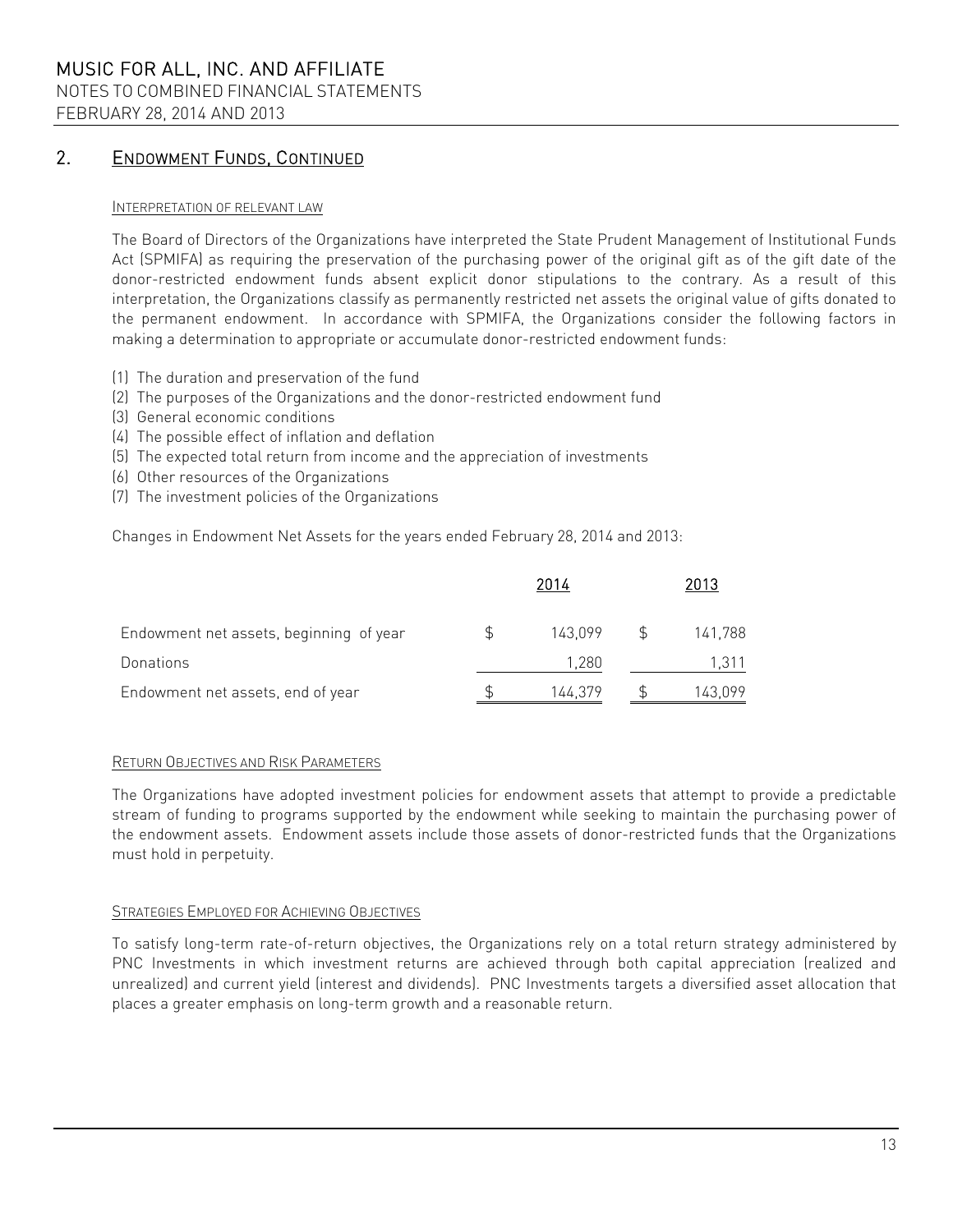## 2. ENDOWMENT FUNDS, CONTINUED

#### SPENDING POLICY AND HOW THE INVESTMENT OBJECTIVES RELATE TO SPENDING POLICY

The Organizations have a policy whereby disbursements can be made up to 5% of the endowment's previous year fund balance for the Organizations' scholarships. This is consistent with the Organizations' objective to maintain the purchasing power of the endowment assets held in perpetuity or for a specified term as well as to provide additional real growth through investment return.

## 3. INVESTMENTS

Consistent with Accounting Standards for Investments Held by Not-for-Profits, investments in equity securities with readily determinable fair values and all investments in debt securities are measured at fair value in the statements of financial position. Unrealized gains and losses are based on the differences between cost and fair value of each classification of security and are reported in the statement of activities. Fair market value is determined by quoted prices in the active market.

Cost and fair value of investments at February 28, 2014 and 2013 are as follows:

|                       | 2014    |  |             | 2013    |             |
|-----------------------|---------|--|-------------|---------|-------------|
|                       | Fair    |  | 2014        | Fair    | 2013        |
|                       | Value   |  | <u>Cost</u> | Value   | <u>Cost</u> |
| Marketable Securities | 267,291 |  | 248,338     | 148.465 | 129.022     |

## 4. PROPERTY AND EQUIPMENT

Property and equipment at February 28, 2014 and 2013 is as follows:

|                          | 2014          |    | 2013          |
|--------------------------|---------------|----|---------------|
| Leasehold improvements   | \$<br>763,638 | \$ | 763,638       |
| Capitalized software     | 21,300        |    | 12,000        |
| Furniture and equipment  | 665,202       |    | 649,006       |
|                          | 1,450,140     |    | 1,424,644     |
| Accumulated depreciation | (1,402,094)   |    | (1, 373, 714) |
|                          | \$<br>48,046  | ₽  | 50,930        |

## 5. PREPAID EVENT INCOME

The Organizations record prepaid event income when funds are collected in advance for events. Once the event takes place, the funds are recognized as income. The prepaid account also includes sponsorship income that is contractually obligated to the Organizations. Income is recognized as the Organizations fulfill the contract requirements. Prepaid event income as of February 28, 2014 and 2013 was \$2,124,967 and \$1,903,071, respectively.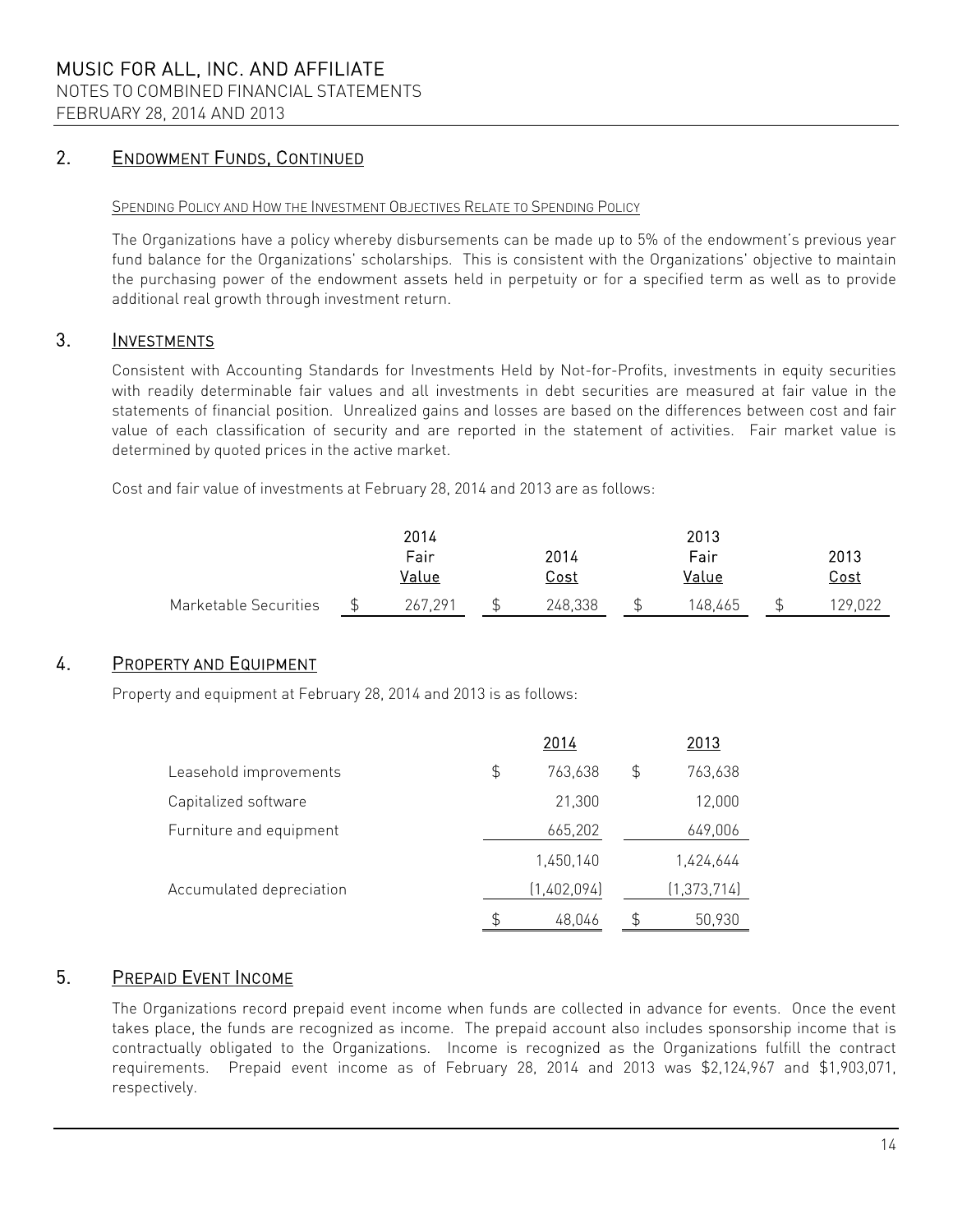## 6. BANK LINE OF CREDIT

Music for All maintained a \$620,000 line of credit with a bank that expires in August 2014. The line of credit bears interest at the LIBOR rate plus 4.0% with a 5.0% minimum (5.0% at February 28, 2014). Music for All had no outstanding balance on the line of credit at February 28, 2014 and 2013, respectively. The line of credit is secured by Music for All's assets.

## 7. DEFERRED TRUST LIABILITY

Music for All received a charitable gift annuity trust of \$75,000 during the year ended February 29, 2008. Under this trust agreement, Music for All is required to pay the donor \$4,125 annually, in quarterly installments. Music for All has recorded a deferred trust liability for the estimated value of these payments. The deferred trust liability was \$38,204 and \$39,509 at February 28, 2014 and 2013, respectively.

## 8. TAX STATUS

Music for All and the Foundation are not-for-profit organizations, exempt from income taxes under Section 501(c)(3) of the U. S. Internal Revenue Code and have been classified as organizations that are not private foundations under Section 509(a) of the Internal Revenue Code.

Accounting Standards for Income Taxes provide detailed guidance for financial statement recognition, measurement, and disclosure of uncertain tax positions recognized in an enterprise's financial statements. The Organizations individually evaluate their activities to determine that they are in compliance with their tax-exempt purposes. For those activities that the Organizations determine to be unrelated business income, the Organizations record the resulting unrelated business income tax liability, if any. All tax periods prior to 2010 are no longer subject to examination.

## 9. EMPLOYEE BENEFIT PLAN

Music for All maintains a Section 403(b) salary reduction retirement plan. The plan covers essentially all salaried employees who have completed one year of service. The plan agreement provides for discretionary employer matching contributions. The discretionary match is at an amount not to exceed 3% of the employee's annual salary. The matching contributions are subject to a six-year graded vesting schedule that provides 20% vesting after two years of service and 20% per year thereafter (100% vested after six years of service). Music for All's contributions for the years ended February 28, 2014 and 2013 totaled \$19,496 and \$19,119, respectively.

## 10. LEASES

Music for All has a lease for office space. Music for All signed a lease extension that expires June 2023. Rent during the extension term varies. The straight-line rent payments are \$5,652 per month. Total lease expense under the extended lease was \$45,212 for the year ended February 28, 2014. Under the lease that expired during the fiscal year, Music for All was not required to make lease payments. The estimated fair market value of this lease was approximately \$20,000 per month. Accordingly, the fair market value of the lease recognized in fiscal year 2014 was \$80,340, as noted in Note 1, which is recorded as an in-kind contribution for the leased office space.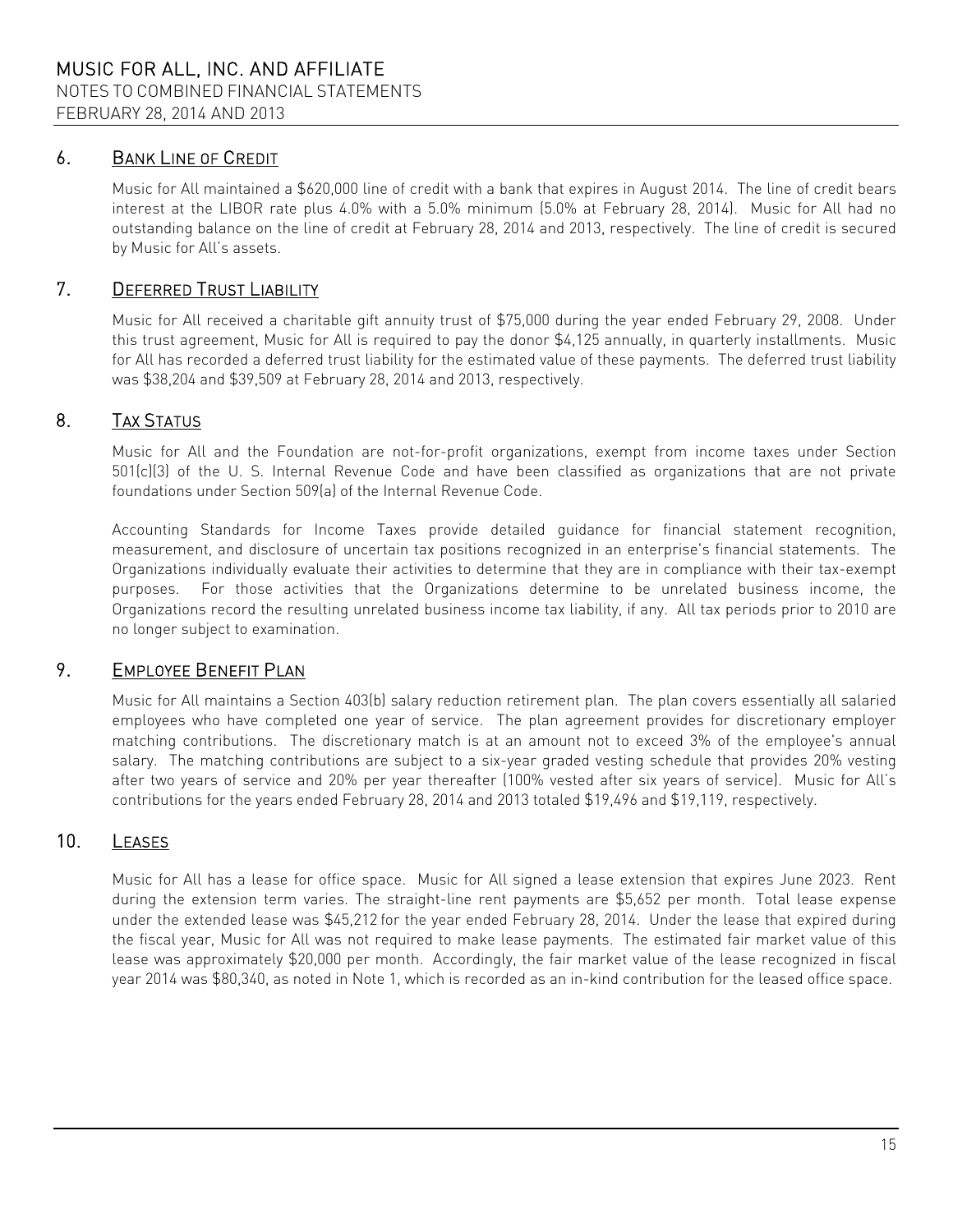## 10. LEASES, CONTINUED

Music for All also leases office equipment under various operating leases expiring March 2017. Equipment rental expense for the years ended February 28, 2014 and 2013 for these leases amounted to \$19,785 and \$18,358, respectively. Music for All rents other equipment on a temporary basis for camps and other activities.

Future minimum lease payments required under these leases are as follows for the years ending February 28:

| 2015       | \$<br>30,585  |
|------------|---------------|
| 2016       | 39,893        |
| 2017       | 35,196        |
| 2018       | 48,397        |
| 2019       | 66,312        |
| Thereafter | 494,323       |
|            | \$<br>714,706 |

## 11. COMMITMENTS

Music for All has contracted to hold a portion of its programming activities at two venues through February 2016 and June 2023, respectively. Minimum annual amounts due under these contracts are \$395,000.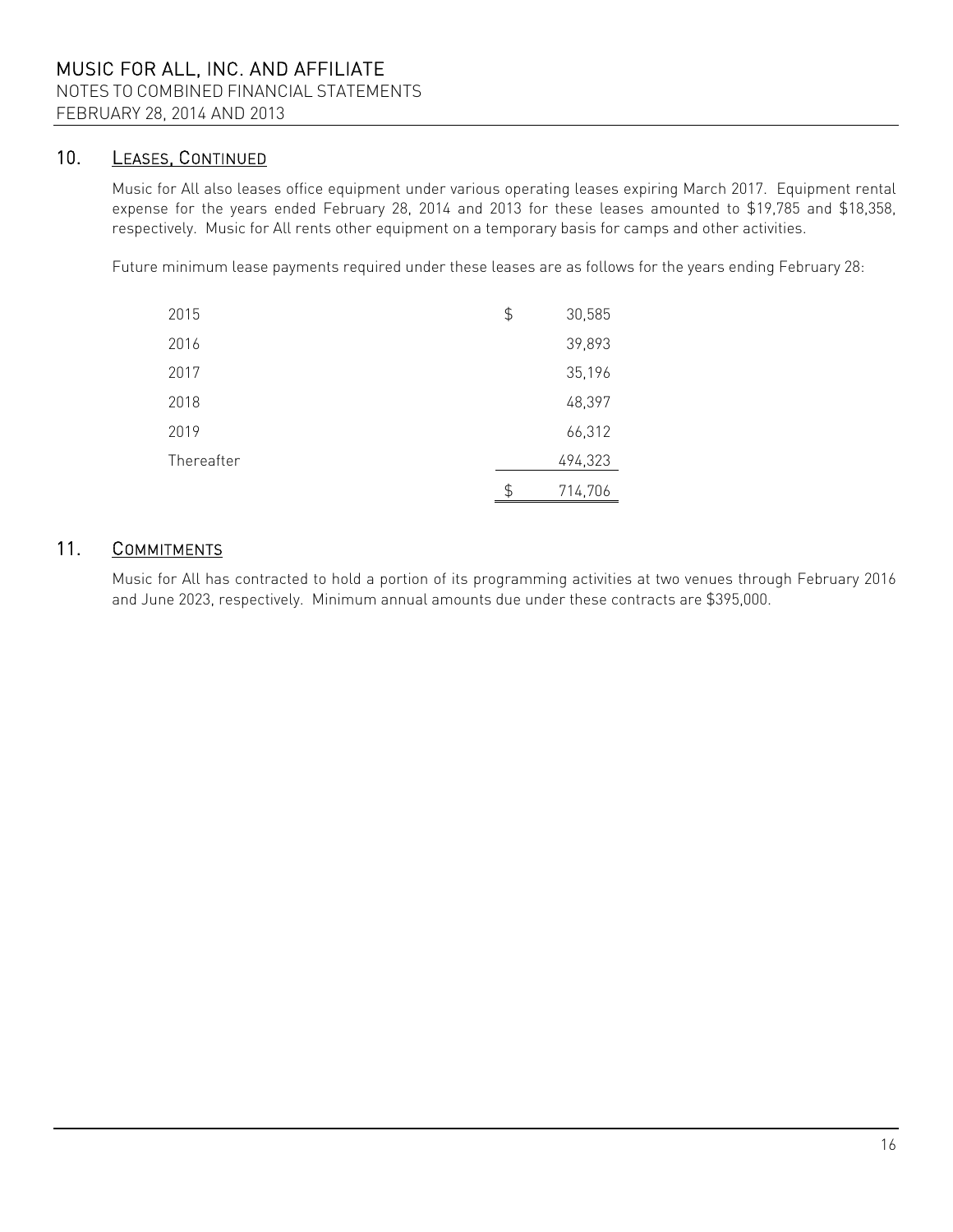PH 317 241 2999 FAX 317 240 4485

Greenwalt CPAs, Inc. 5342 W. Vermont Street Indianapolis, IN 46224 www.greenwaltcpas.com



INDEPENDENT AUDITORS' REPORT ON SUPPLEMENTARY INFORMATION

To the Boards of Directors of Music for All, Inc. and Affiliate:

We have audited the combined financial statements of Music for All, Inc. and Affiliate as of and for the year ended February 28, 2014, and our report thereon dated June 18, 2014, which expressed an unmodified opinion on those combined financial statements, appears on page one. We also have previously audited, in accordance with auditing standards generally accepted in the United States of America, the combined statement of financial position of Music for All, Inc. and Affiliate as of February 2, 2013 and the related combined statements of activities, functional expenses and cash flows for the year then ended and we expressed an unmodified opinion on those financial statements. Our audits were conducted for the purpose of forming an opinion on the combined financial statements as a whole. The information in Exhibits I through VI, which is the responsibility of management, is presented for purposes of additional analysis and is not a required part of the combined financial statements. Such information has not been subjected to the auditing procedures applied in the audit of the combined financial statements, and, accordingly, we do not express an opinion or provide any assurance on it.

Greenwalt CPAs, Inc.

June 18, 2014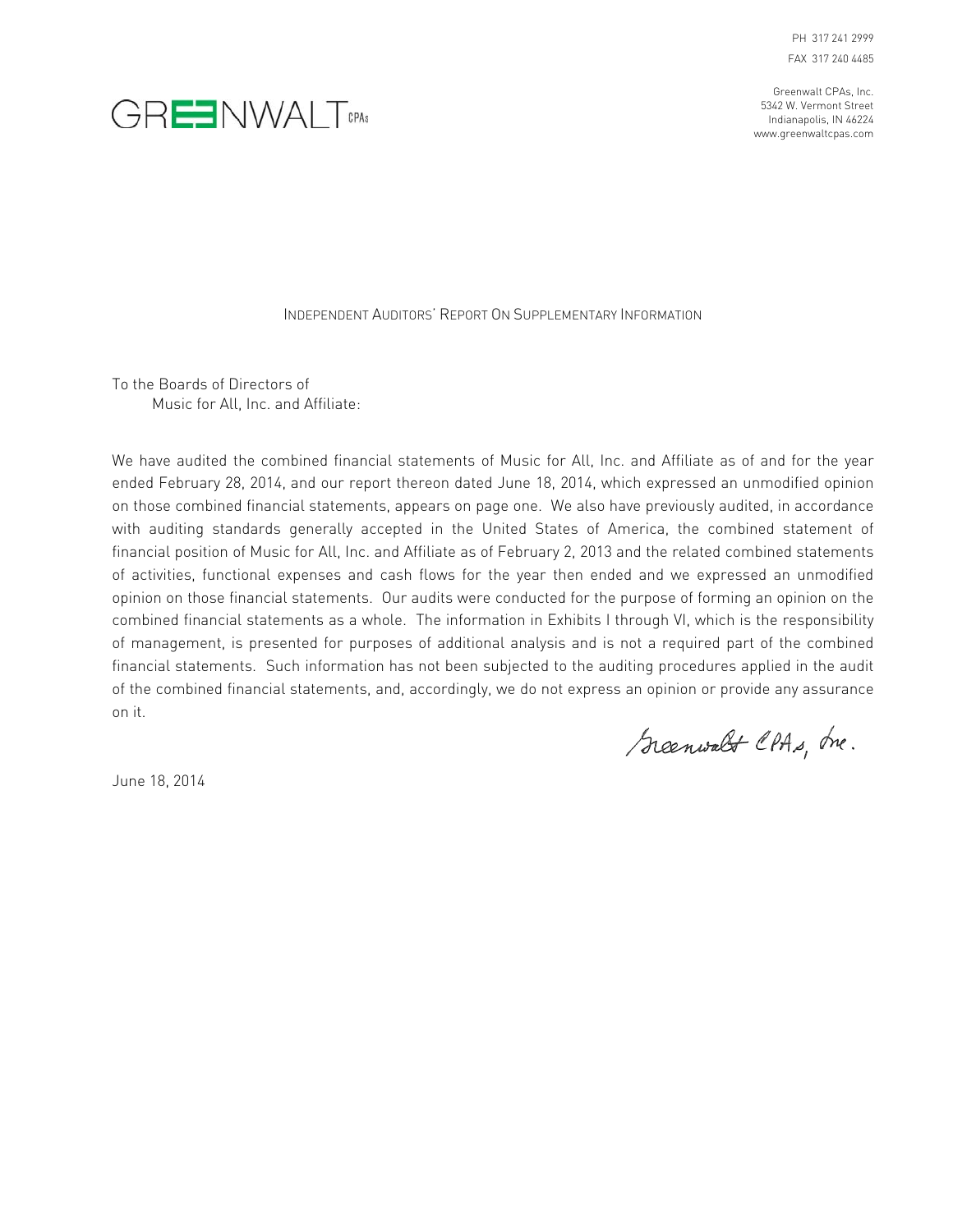COMBINING STATEMENTS OF FINANCIAL POSITION FEBRUARY 28, 2014 WITH COMPARATIVE TOTALS AS OF FEBRUARY 28, 2013 COMPARATIVE TOTALS AS OF FEBRUARY 28, 2013

|                                                    | <b>MUSIC</b><br><b>FOR ALL</b> | <b>MUSIC FOR ALL</b> | FOUNDATION ELIMINATIONS | 2014<br><b>TOTAL</b> | 2013<br><b>TOTAL</b> |
|----------------------------------------------------|--------------------------------|----------------------|-------------------------|----------------------|----------------------|
| <b>ASSETS</b>                                      |                                |                      |                         |                      |                      |
| <b>CURRENT ASSETS</b>                              |                                |                      |                         |                      |                      |
| Cash                                               | \$<br>1,969,305                | 5,223<br>\$          | \$                      | 1,974,528<br>\$      | \$1,429,522          |
| Accounts receivable, net of allowance for doubtful |                                |                      |                         |                      |                      |
| accounts of \$75,400 and \$53,100 in 2014 and      |                                |                      |                         |                      |                      |
| 2013, respectively                                 | 526,204                        | 879                  |                         | 527,083              | 455,209              |
| Accounts receivable - related party                | 10,709                         | 5,655                | (16, 364)               |                      |                      |
| Inventory                                          | 17,984                         |                      |                         | 17,984               | 13,384               |
| Prepaid expenses                                   | 217,768                        | $\sim$               |                         | 217,768              | 210,004              |
| Total current assets                               | 2,741,970                      | 11,757               | (16, 364)               | 2,737,363            | 2,108,119            |
|                                                    |                                |                      |                         |                      |                      |
| <b>INVESTMENTS</b>                                 |                                |                      |                         |                      |                      |
| Marketable securities                              |                                | 267,291              |                         | 267,291              | 148,465              |
|                                                    |                                |                      |                         |                      |                      |
| PROPERTY AND EQUIPMENT                             |                                |                      |                         |                      |                      |
| Property and equipment                             | 1,442,291                      | 7,849                |                         | 1,450,140            | 1,424,644            |
| Accumulated depreciation and amortization          | (1, 394, 245)                  | (7, 849)             |                         | (1,402,094)          | (1, 373, 714)        |
| Net property and equipment                         | 48,046                         |                      |                         | 48,046               | 50,930               |
|                                                    |                                |                      |                         |                      |                      |
| <b>OTHER ASSETS</b>                                |                                |                      |                         |                      |                      |
| Trademark                                          | 20,000                         |                      |                         | 20,000               | 20.000               |
|                                                    |                                |                      |                         |                      |                      |
|                                                    | \$2,810,016                    | 279,048<br>\$        | (16, 364)<br>\$         | \$3,072,700          | 2,327,514<br>\$      |
| <b>LIABILITIES AND NET ASSETS</b>                  |                                |                      |                         |                      |                      |
| <b>CURRENT LIABILITIES</b>                         |                                |                      |                         |                      |                      |
| Accounts payable                                   | \$<br>19,356                   | \$                   | \$                      | \$<br>19,356         | \$<br>52,838         |
| Accounts payable - related party                   | 5,655                          | 10,709               | (16, 364)               |                      |                      |
| Accrued expenses                                   | 131,671                        | 2,000                |                         | 133,671              | 157,192              |
| Prepaid event income                               | 2,124,967                      |                      |                         | 2,124,967            | 1,903,071            |
| Total current liabilities                          | 2,281,649                      | 12,709               | (16, 364)               | 2,277,994            | 2,113,101            |
|                                                    |                                |                      |                         |                      |                      |
| LONG-TERM LIABILITIES                              |                                |                      |                         |                      |                      |
| Deferred trust liability                           | 38,204                         |                      |                         | 38,204               | 39.509               |
| Reserve for license fees                           | 34,247                         |                      |                         | 34,247               | 34,669               |
| Total long-term liabilities                        | 72,451                         |                      |                         | 72,451               | 74,178               |
|                                                    |                                |                      |                         |                      |                      |
| Total liabilities                                  | 2,354,100                      | 12,709               | (16, 364)               | 2,350,445            | 2,187,279            |
| <b>NET ASSETS</b>                                  |                                |                      |                         |                      |                      |
|                                                    |                                |                      |                         |                      |                      |
| Unrestricted                                       | 405,916                        | 11,799               |                         | 417,715              | (79, 815)            |
| Temporarily restricted                             | 50,000                         | 110,161              |                         | 160,161              | 76,951               |
| Permanently restricted                             |                                | 144,379              |                         | 144,379              | 143,099              |
|                                                    | 455,916                        | 266,339              | $\omega$                | 722,255              | 140,235              |
|                                                    | \$2,810,016                    | 279,048<br>\$        | (16, 364)<br>\$         | \$3,072,700          | \$2,327,514          |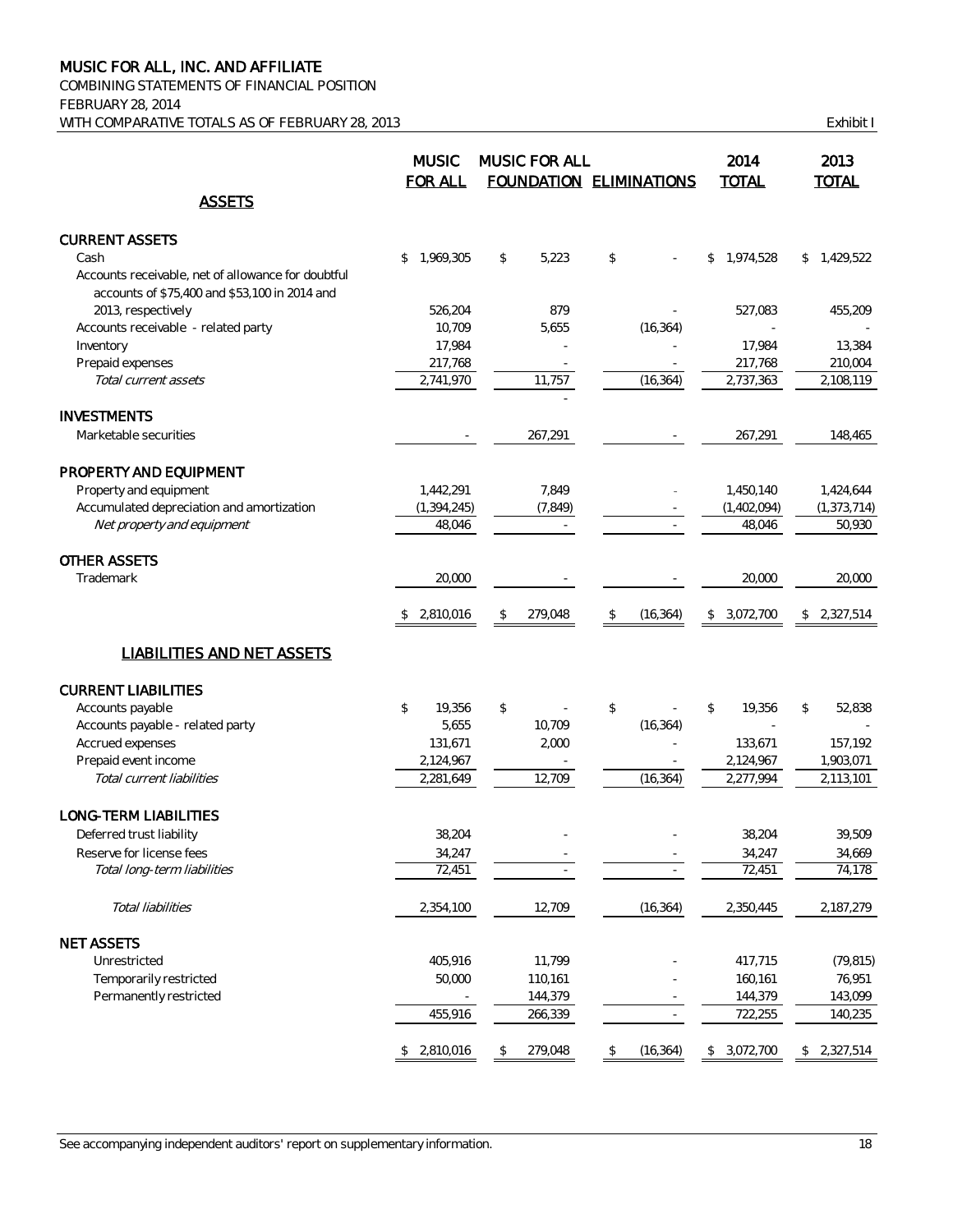COMBINING STATEMENT OF ACTIVITIES

FOR THE YEAR ENDED FEBRUARY 28, 2014

WITH SUMMARIZED COMPARATIVE INFORMATION FOR THE YEAR ENDED FEBRUARY 28, 2013 **EXAMPLE 2013** Exhibit II

|                                             | <b>UNRESTRICTED</b>            |     |                                           |                |                |           |                                | TEMPORARILY<br><b>RESTRICTED</b> |                                    |         |                                    | PERMANENTLY<br><b>RESTRICTED</b> |                      |           |                      |             |
|---------------------------------------------|--------------------------------|-----|-------------------------------------------|----------------|----------------|-----------|--------------------------------|----------------------------------|------------------------------------|---------|------------------------------------|----------------------------------|----------------------|-----------|----------------------|-------------|
|                                             | <b>MUSIC</b><br><b>FOR ALL</b> |     | <b>MUSIC FOR ALL</b><br><b>FOUNDATION</b> |                | <b>TOTAL</b>   |           | <b>MUSIC</b><br><b>FOR ALL</b> |                                  | MUSIC FOR ALL<br><b>FOUNDATION</b> |         | MUSIC FOR ALL<br><b>FOUNDATION</b> |                                  | 2014<br><b>TOTAL</b> |           | 2013<br><b>TOTAL</b> |             |
| <b>REVENUE</b>                              |                                |     |                                           |                |                |           |                                |                                  |                                    |         |                                    |                                  |                      |           |                      |             |
| Program fees                                | 753,576<br>$\mathfrak{L}$      |     | $\mathfrak{D}$                            | $\equiv$       | $\mathfrak{L}$ | 753,576   | $\mathcal{L}$                  |                                  | $\sqrt{2}$                         |         | $\mathbb{S}$                       |                                  | $\mathbb{S}$         | 753,576   |                      | \$1,511,420 |
| Housing and meal fees                       | 1,064,314                      |     |                                           | $\sim$         |                | 1,064,314 |                                |                                  |                                    |         |                                    |                                  |                      | 1,064,314 |                      | 878,111     |
| Ticket fees                                 | 2,214,506                      |     |                                           | ÷              |                | 2,214,506 |                                |                                  |                                    |         |                                    |                                  |                      | 2,214,506 |                      | 1,905,752   |
| <b>Band fees</b>                            | 472,725                        |     |                                           |                |                | 472,725   |                                |                                  |                                    |         |                                    |                                  |                      | 472,725   |                      | 428,575     |
| Merchandise sales                           | 44.047                         |     |                                           | $\sim$         |                | 44,047    |                                |                                  |                                    |         |                                    |                                  |                      | 44,047    |                      | 90,020      |
| Program book sales                          | 125,916                        |     |                                           | $\sim$         |                | 125,916   |                                |                                  |                                    |         |                                    | $\overline{a}$                   |                      | 125,916   |                      | 116,451     |
| Merchandise commissions and sales           | 534,457                        |     |                                           |                |                | 534,457   |                                |                                  |                                    |         |                                    |                                  |                      | 534,457   |                      | 499,150     |
| Sponsorships                                | 971,856                        |     |                                           |                |                | 971,856   |                                |                                  |                                    |         |                                    |                                  |                      | 971,856   |                      | 802,195     |
| Contributions                               | 93,747                         |     |                                           | 1.771          |                | 95,518    |                                |                                  |                                    | 103,210 |                                    | 1,280                            |                      | 200,008   |                      | 123,151     |
| In-kind contributions                       | 90,523                         |     |                                           | $\overline{a}$ |                | 90,523    |                                |                                  |                                    |         |                                    |                                  |                      | 90,523    |                      | 255,088     |
| Grants                                      | 111,499                        |     |                                           | 50             |                | 111,549   |                                |                                  |                                    |         |                                    |                                  |                      | 111,549   |                      | 81,100      |
| Interest                                    |                                | 124 |                                           |                |                | 124       |                                |                                  |                                    |         |                                    |                                  |                      | 124       |                      | 140         |
| Realized and unrealized gain on investments |                                |     |                                           | 21,135         |                | 21,135    |                                |                                  |                                    |         |                                    |                                  |                      | 21,135    |                      | 11,310      |
| Miscellaneous                               | 38,681                         |     |                                           | $\sim$         |                | 38,681    |                                |                                  |                                    |         |                                    |                                  |                      | 38,681    |                      | 33,785      |
| Net assets released from restrictions       | 20,000                         |     |                                           |                |                | 20,000    |                                | (20,000)                         |                                    |         |                                    |                                  |                      |           |                      |             |
| Total revenue                               | 6,535,971                      |     |                                           | 22,956         |                | 6,558,927 |                                | (20,000)                         |                                    | 103,210 |                                    | 1,280                            |                      | 6,643,417 |                      | 6,736,248   |
| <b>EXPENSES</b>                             |                                |     |                                           |                |                |           |                                |                                  |                                    |         |                                    |                                  |                      |           |                      |             |
| Program                                     | 5,455,130                      |     |                                           | 4,149          |                | 5,459,279 |                                |                                  |                                    |         |                                    |                                  |                      | 5,459,279 |                      | 5,930,265   |
| Fundraising                                 | 212,097                        |     |                                           |                |                | 212,097   |                                |                                  |                                    |         |                                    |                                  |                      | 212,097   |                      | 201,673     |
| General and administrative                  | 387,556                        |     |                                           | 2,465          |                | 390,021   |                                |                                  |                                    |         |                                    |                                  |                      | 390,021   |                      | 359,704     |
| Total expenses                              | 6,054,783                      |     |                                           | 6,614          |                | 6,061,397 |                                |                                  |                                    |         |                                    |                                  |                      | 6,061,397 |                      | 6,491,642   |
| CHANGE IN NET ASSETS                        | 481,188                        |     |                                           | 16,342         |                | 497,530   |                                | (20,000)                         |                                    | 103,210 |                                    | 1,280                            |                      | 582,020   |                      | 244,606     |
| NET ASSETS (DEFICIT), BEGINNING OF YEAR     | (75, 272)                      |     |                                           | (4, 543)       |                | (79, 815) |                                | 70,000                           |                                    | 6,951   |                                    | 143,099                          |                      | 140,235   |                      | (104, 371)  |
| NET ASSETS, END OF YEAR                     | 405,916<br>\$                  |     | \$                                        | 11,799         | \$             | 417,715   | \$                             | 50,000                           | $\mathcal{L}$                      | 110,161 | \$                                 | 144,379                          | \$                   | 722,255   | \$                   | 140,235     |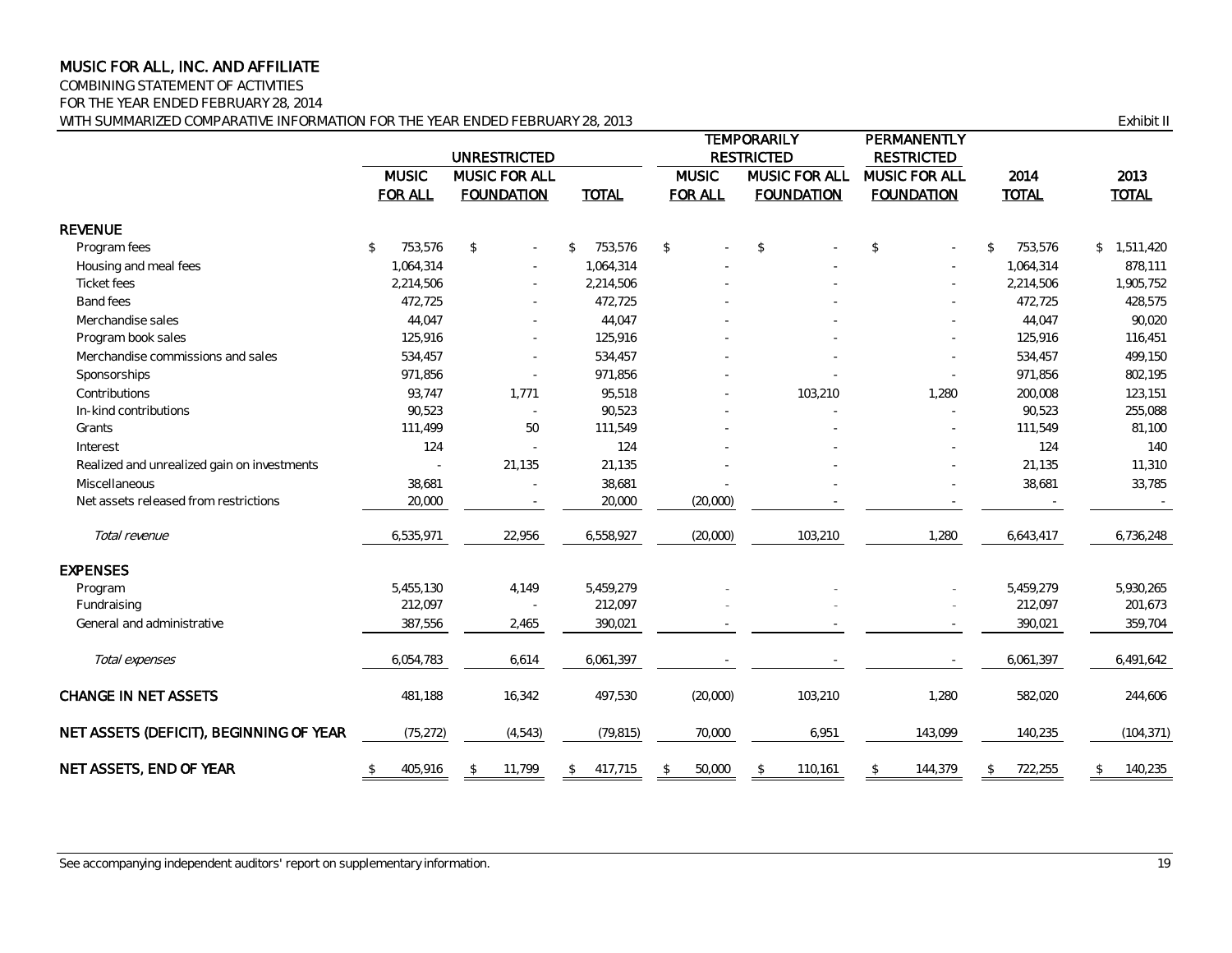COMBINING SCHEDULE OF FUNCTIONAL EXPENSES FOR THE YEAR ENDED FEBRUARY 28, 2014 WITH SUMMARIZED COMPARATIVE INFORMATION FOR THE YEAR ENDED FEBRUARY 28, 2013 **EXHIBIT III** COMPARATIVE INFORMATION FOR THE YEAR ENDED FEBRUARY 28, 2013

|                                    |                         |                    | <b>MUSIC FOR ALL</b>                                      |                        | <b>MUSIC FOR</b><br>ALL FOUNDATION |                         |                         |
|------------------------------------|-------------------------|--------------------|-----------------------------------------------------------|------------------------|------------------------------------|-------------------------|-------------------------|
|                                    | PROGRAM                 | <b>FUNDRAISING</b> | <b>GENERAL &amp;</b><br>ADMINISTRATIVE<br><b>EXPENSES</b> | <b>TOTAL</b>           | <b>FDN EXPENSES</b>                | 2014<br><b>TOTAL</b>    | 2013<br><b>TOTAL</b>    |
| <b>PROGRAMS</b>                    |                         |                    |                                                           |                        |                                    |                         |                         |
| Awards and trophies                | $\mathcal{L}$<br>78.308 | $\mathbb{S}$       | $\mathcal{S}$                                             | 78.308<br>$\mathbb{S}$ | $\mathbb{S}$<br>$\sim$             | $\mathcal{L}$<br>78.308 | $\mathcal{S}$<br>83,838 |
| Scholarships and grants            | 2,150                   |                    |                                                           | 2,150                  | 4,149                              | 6,299                   | 8,600                   |
| Clinicians' and judges' fees       | 643,370                 |                    |                                                           | 643,370                |                                    | 643,370                 | 640,461                 |
| Copyright fees                     | 98,773                  |                    |                                                           | 98,773                 |                                    | 98,773                  | 95,564                  |
| Cost of merchandise sold           | 199,704                 |                    |                                                           | 199,704                |                                    | 199,704                 | 203,954                 |
| Equipment rental                   | 111,121                 |                    |                                                           | 111,121                |                                    | 111,121                 | 95,973                  |
| Program promotion                  | 120,936                 | 11,013             | 22,825                                                    | 154,774                |                                    | 154,774                 | 113,229                 |
| Facility rental                    | 696,599                 |                    |                                                           | 696,599                |                                    | 696,599                 | 660,045                 |
| Participants' housing and meals    | 1,043,181               |                    |                                                           | 1,043,181              |                                    | 1,043,181               | 856,318                 |
| Outside services                   | 799,536                 | 5,938              | 6,758                                                     | 812,232                | 2,392                              | 814,624                 | 1,502,101               |
| Other program expenses             | 321,749                 |                    | 6,183                                                     | 327,932                |                                    | 327,932                 | 299,854                 |
| Total programs and activities      | 4,115,427               | 16,951             | 35,766                                                    | 4,168,144              | 6,541                              | 4,174,685               | 4,559,937               |
| PERSONNEL RELATED                  |                         |                    |                                                           |                        |                                    |                         |                         |
| Salaries and contract employees    | 800,980                 | 146,373            | 197,726                                                   | 1,145,079              |                                    | 1,145,079               | 1,053,991               |
| Salaries - payroll taxes           | 54,769                  | 9,097              | 13,692                                                    | 77,558                 |                                    | 77,558                  | 71,481                  |
| 403(b) contribution                | 14,624                  | 1,216              | 3,656                                                     | 19,496                 |                                    | 19,496                  | 19,119                  |
| Staff travel, housing and meals    | 4,441                   | 1,239              |                                                           | 5,680                  |                                    | 5,680                   | 3,862                   |
| Group insurance                    | 69,172                  | 6,328              | 17,293                                                    | 92,793                 |                                    | 92,793                  | 83,419                  |
| Other personnel related expenses   | 4,877                   | 447                | 1,219                                                     | 6,543                  |                                    | 6,543                   | 7,852                   |
| Total personnel related            | 948,863                 | 164,700            | 233,586                                                   | 1,347,149              | $\sim$                             | 1,347,149               | 1,239,724               |
| <b>BUILDING AND FACILITY</b>       |                         |                    |                                                           |                        |                                    |                         |                         |
| Depreciation and amortization      | 22,033                  | 839                | 5,508                                                     | 28,380                 |                                    | 28,380                  | 91,814                  |
| Rental - office building           | 97,448                  | 3,987              | 24,244                                                    | 125,679                |                                    | 125,679                 | 241,020                 |
| Repairs and maintenance            | 17,652                  | 575                | 3,297                                                     | 21,524                 |                                    | 21,524                  | 17,797                  |
| Telephone and utilities            | 33,240                  | 1,234              | 8,196                                                     | 42,670                 |                                    | 42,670                  | 37,553                  |
| Total building and facility        | 170,373                 | 6,635              | 41,245                                                    | 218,253                |                                    | 218,253                 | 388,184                 |
| OFFICE AND ADMINISTRATIVE          |                         |                    |                                                           |                        |                                    |                         |                         |
| Board of director's expense        | 12.044                  | 570                | 3.011                                                     | 15.625                 |                                    | 15,625                  | 8,893                   |
| Computer services and supplies     | 37,902                  | 4,655              | 16,740                                                    | 59,297                 |                                    | 59,297                  | 65,457                  |
| Business insurance                 | 50,858                  | 1,915              | 12,715                                                    | 65,488                 |                                    | 65,488                  | 67,409                  |
| Interest                           | 3,002                   |                    | 750                                                       | 3.752                  |                                    | 3.752                   | 3,388                   |
| Franchise, sales, and income taxes | 10,750                  |                    |                                                           | 10,750                 | $\sim$                             | 10,750                  | 10,936                  |
| Other office and administrative    | 105,911                 | 16,671             | 43,743                                                    | 166,325                | 73                                 | 166,398                 | 147,714                 |
| Total office and administrative    | 220,467                 | 23,811             | 76,959                                                    | 321,237                | 73                                 | 321,310                 | 303,797                 |
|                                    |                         |                    |                                                           |                        |                                    |                         |                         |
|                                    | 5,455,130<br>\$         | 212,097<br>- \$    | 387,556<br>-\$                                            | 6,054,783<br>\$        | 6,614<br>-\$                       | 6,061,397<br>S.         | 6,491,642               |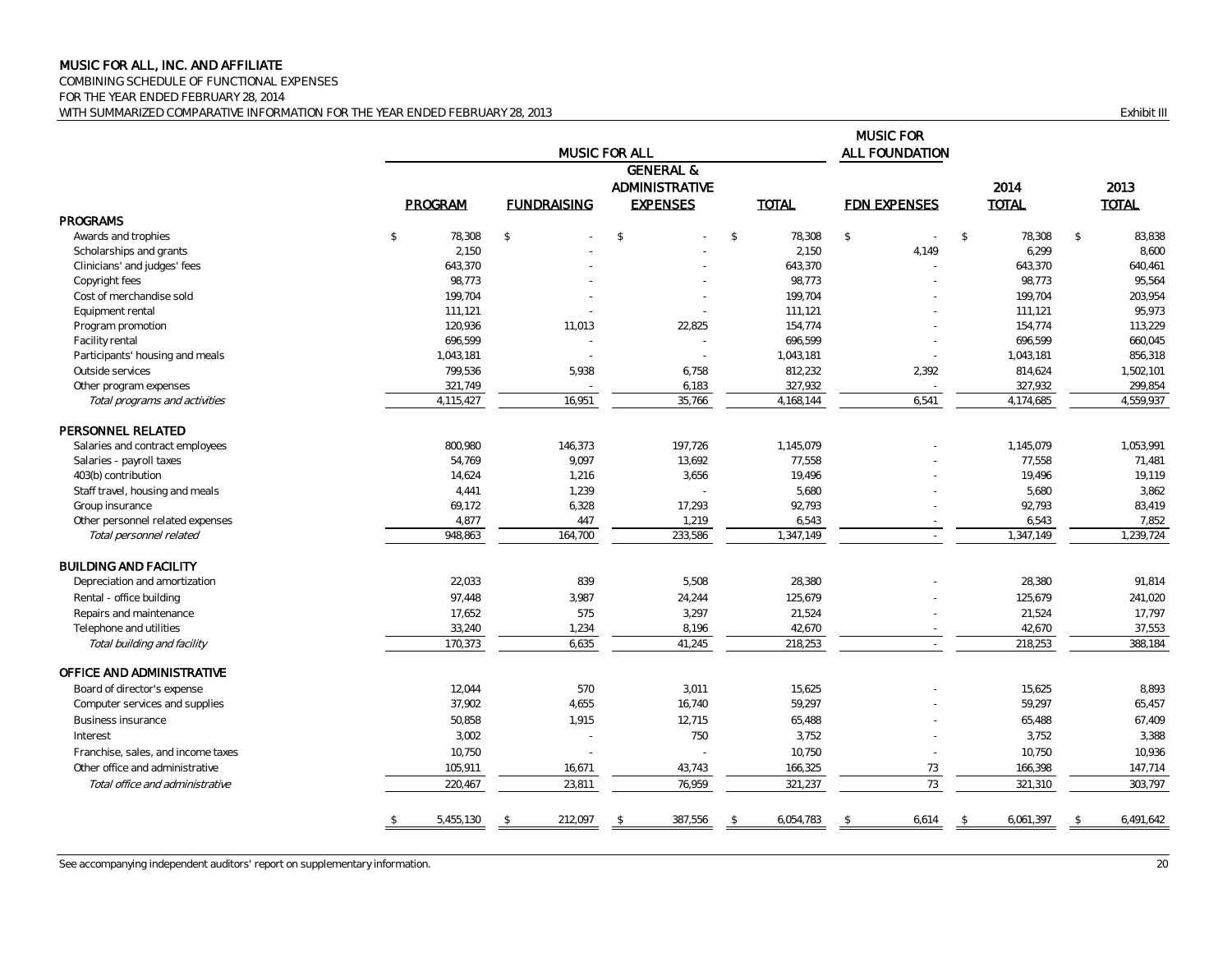#### COMBINING STATEMENTS OF ACTIVITIES

FOR THE YEARS ENDED FEBRUARY 28, 2014 AND 2013 Exhibit IV

|                                                     |                               |               |                                | 2014          |        | 2013                     |                               |               |                                |                 |  |  |  |
|-----------------------------------------------------|-------------------------------|---------------|--------------------------------|---------------|--------|--------------------------|-------------------------------|---------------|--------------------------------|-----------------|--|--|--|
|                                                     | MUSIC FOR ALL<br><b>MUSIC</b> |               |                                |               |        |                          | <b>MUSIC</b><br>MUSIC FOR ALL |               |                                |                 |  |  |  |
|                                                     | <b>FOR ALL</b>                |               | <b>FOUNDATION ELIMINATIONS</b> |               |        | <b>TOTAL</b>             | <b>FOR ALL</b>                |               | <b>FOUNDATION ELIMINATIONS</b> | <b>TOTAL</b>    |  |  |  |
| <b>REVENUE</b>                                      |                               |               |                                |               |        |                          |                               |               |                                |                 |  |  |  |
| Program fees                                        | 753,576<br>$\mathcal{L}$      | $\mathcal{L}$ |                                | \$            |        | 753,576<br>$\mathcal{S}$ | \$1,511,420                   | $\mathcal{L}$ | $\mathcal{L}$                  | 1,511,420<br>\$ |  |  |  |
| Housing and meal fees                               | 1,064,314                     |               |                                |               |        | 1,064,314                | 878,111                       |               |                                | 878,111         |  |  |  |
| Ticket fees                                         | 2,214,506                     |               |                                |               |        | 2,214,506                | 1,905,752                     |               |                                | 1,905,752       |  |  |  |
| Band fees                                           | 472,725                       |               |                                |               |        | 472,725                  | 428,575                       |               |                                | 428,575         |  |  |  |
| Merchandise sales                                   | 44,047                        |               |                                |               |        | 44,047                   | 90,020                        |               |                                | 90,020          |  |  |  |
| Program book sales                                  | 125,916                       |               |                                |               |        | 125,916                  | 116,451                       |               |                                | 116,451         |  |  |  |
| Merchandise commissions                             | 534,457                       |               |                                |               | $\sim$ | 534,457                  | 499,150                       |               |                                | 499,150         |  |  |  |
| Sponsorships                                        | 971,856                       |               |                                |               |        | 971,856                  | 802,195                       |               |                                | 802,195         |  |  |  |
| Contributions                                       | 93,747                        |               | 106,261                        |               | $\sim$ | 200,008                  | 120,740                       | 2,411         |                                | 123,151         |  |  |  |
| In-kind contributions                               | 90,523                        |               |                                |               |        | 90,523                   | 255,088                       |               |                                | 255,088         |  |  |  |
| Grants                                              | 111,499                       |               | 50                             |               |        | 111,549                  | 81,100                        |               |                                | 81,100          |  |  |  |
| Interest                                            | 124                           |               |                                |               | $\sim$ | 124                      | 140                           |               |                                | 140             |  |  |  |
| Realized and unrealized gain on investments         | $\sim$                        |               | 21,135                         |               |        | 21,135                   | $\overline{\phantom{a}}$      | 11,310        |                                | 11,310          |  |  |  |
| Miscellaneous                                       | 38,681                        |               |                                |               |        | 38,681                   | 33,785                        |               |                                | 33,785          |  |  |  |
| Total revenue                                       | 6,515,971                     |               | 127,446                        |               |        | 6,643,417                | 6,722,527                     | 13,721        |                                | 6,736,248       |  |  |  |
| <b>EXPENSES</b>                                     |                               |               |                                |               |        |                          |                               |               |                                |                 |  |  |  |
| Program                                             | 5,455,130                     |               | 4,149                          |               |        | 5,459,279                | 5,923,665                     | 6,600         |                                | 5,930,265       |  |  |  |
| Fundraising                                         | 212,097                       |               |                                |               |        | 212,097                  | 201,673                       |               |                                | 201,673         |  |  |  |
| General and administrative                          | 387,556                       |               | 2,465                          |               |        | 390,021                  | 357,518                       | 2,186         |                                | 359,704         |  |  |  |
| Total expenses                                      | 6,054,783                     |               | 6,614                          |               |        | 6,061,397                | 6,482,856                     | 8,786         |                                | 6,491,642       |  |  |  |
| <b>CHANGE IN NET ASSETS</b>                         | 461,188                       |               | 120,832                        |               |        | 582,020                  | 239,671                       | 4,935         |                                | 244,606         |  |  |  |
| NET ASSETS (ACCUMULATED DEFICIT), BEGINNING OF YEAR | (5, 272)                      |               | 145,507                        |               |        | 140,235                  | (244, 943)                    | 140,572       |                                | (104, 371)      |  |  |  |
| NET ASSETS, END OF YEAR                             | 455,916<br>\$                 | \$            | 266,339                        | $\mathcal{L}$ |        | 722,255<br>\$            | (5,272)<br>$\mathcal{L}$      | 145,507<br>\$ | \$                             | 140,235<br>\$   |  |  |  |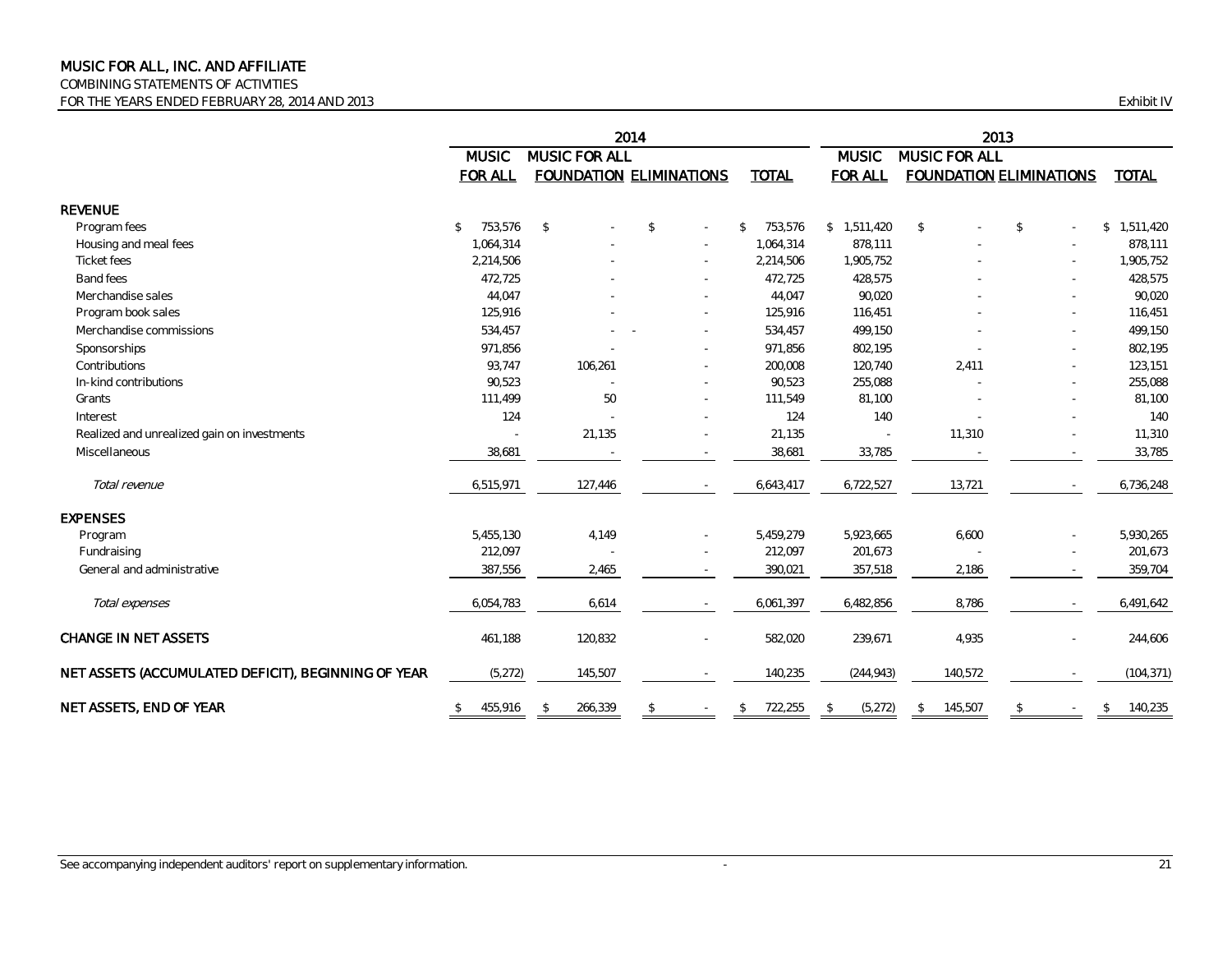

#### <sup>2013</sup>